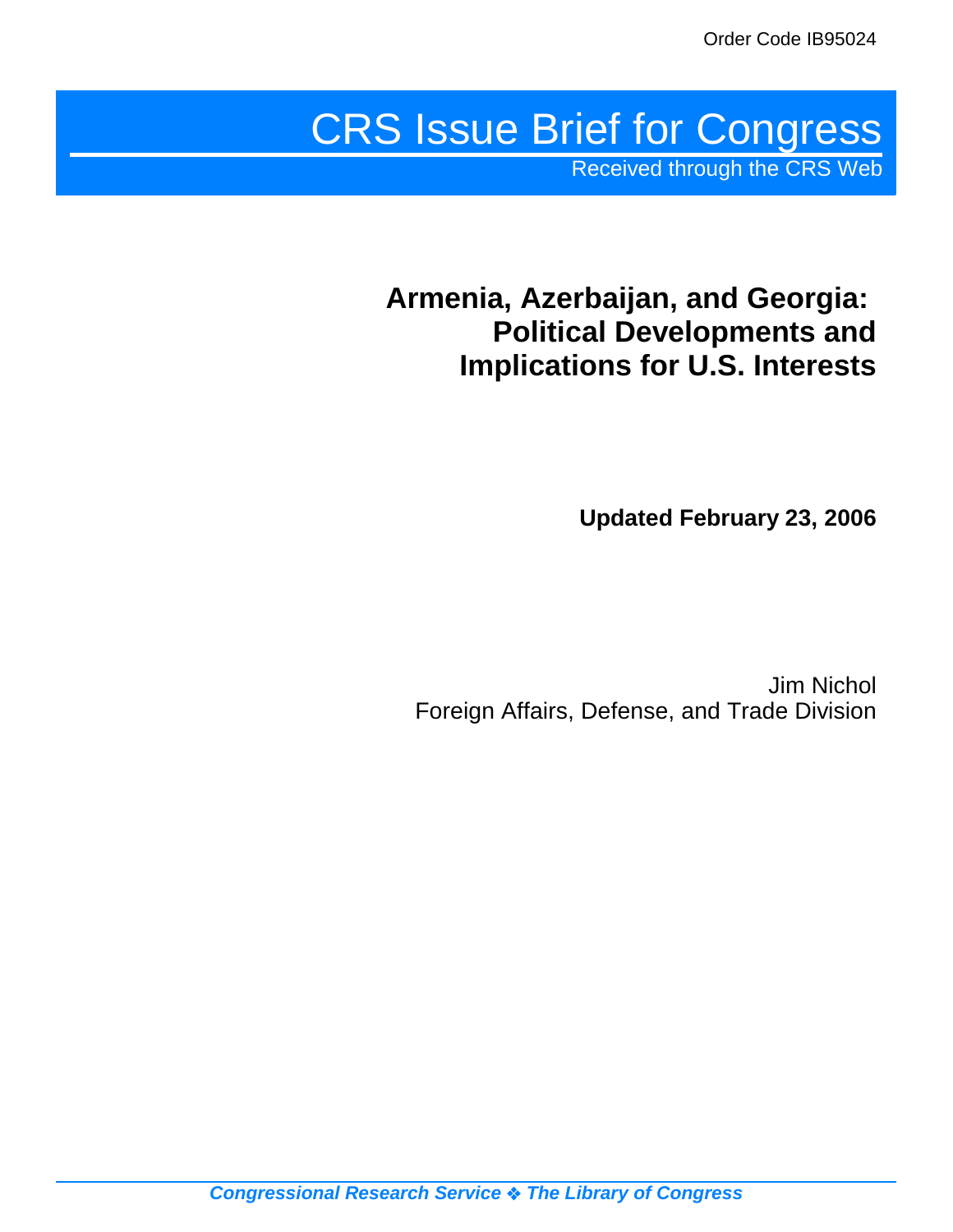## **CONTENTS**

**SUMMARY** 

MOST RECENT DEVELOPMENTS

BACKGROUND AND ANALYSIS

Overview of U.S. Policy Concerns Post-September 11 Operations in Iraq

Obstacles to Peace and Independence Regional Tensions and Conflicts Nagorno Karabakh Conflict Civil and Ethnic Conflict in Georgia Economic Conditions, Blockades, and Stoppages Democratization and Human Rights Problems Armenia Azerbaijan Georgia

The South Caucasus's External Security Context Russian Involvement in the Region Military-Strategic Interests Caspian Energy Resources The Roles of Turkey, Iran, and Others

U.S. Aid Overview

U.S. Security Assistance

U.S. Trade and Investment Energy Resources and U.S. Policy

**LEGISLATION**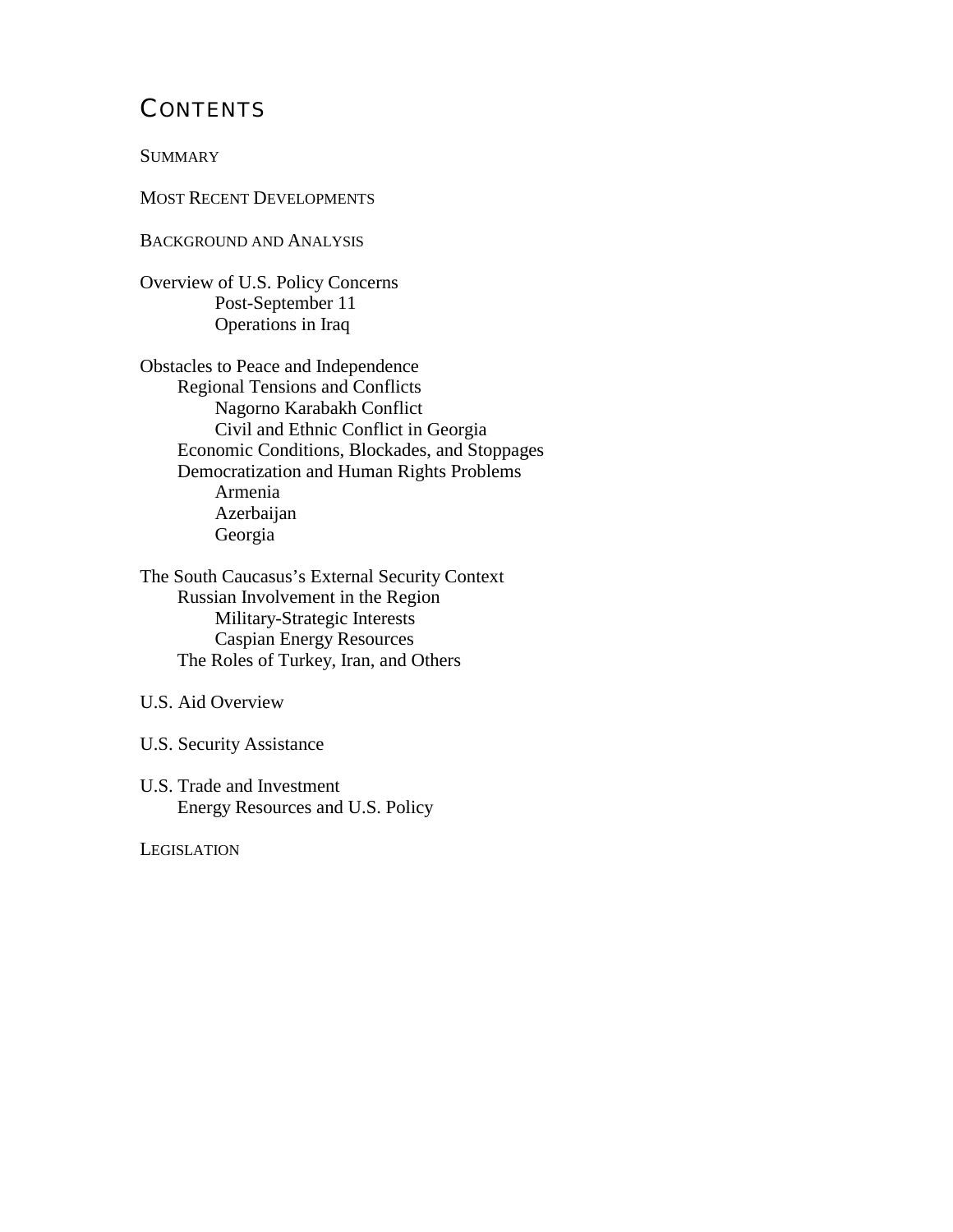## Armenia, Azerbaijan, and Georgia: Political Developments and Implications for U.S. Interests

## **SUMMARY**

The United States recognized the independence of all the former Soviet republics by the end of 1991, including the South Caucasus states of Armenia, Azerbaijan, and Georgia. The United States has fostered these states' ties with the West in part to end the dependence of these states on Russia for trade, security, and other relations. The United States has pursued close ties with Armenia to encourage its democratization and because of concerns by Armenian-Americans and others over its fate. Close ties with Georgia have evolved from U.S. contacts with its pro-Western leadership. The Bush Administration supports U.S. private investment in Azerbaijan's energy sector as a means of increasing the diversity of world energy suppliers and to encourage building multiple energy pipelines to world markets. The United States has been active in diplomatic efforts to end conflicts in the region, many of which remain unresolved.

The FREEDOM Support Act (P.L. 102- 511) provides the major authorization for assistance to the Eurasian states for humanitarian needs, democratization, creation of market economies, trade and investment, and other purposes. Section 907 of the act prohibits most U.S. government-to-government aid to Azerbaijan until its ceases blockades and other offensive use of force against Armenia. This provision has been partly altered over the years to permit humanitarian aid and democratization aid, border security and customs support to promote non-proliferation, Trade and Development Agency aid, Overseas Private Investment Corporation insurance, Eximbank financing, and Foreign Commercial Service activities.

In the aftermath of the September 11, 2001, terrorist attacks on the United States, the Administration appealed for a national security waiver of the prohibition on aid to Azerbaijan, in consideration of Azerbaijan's assistance to the international coalition to combat terrorism. In December 2001, Congress approved foreign appropriations for FY2002 (P.L. 107-115) that granted the President authority to waive Section 907, renewable each calendar year under certain conditions. President Bush exercised the waiver most recently in February 2006.

As part of the U.S. Global War on Terrorism, the U.S. military in May 2002 began providing security equipment and training to help Georgia combat terrorist groups in its Pankisi Gorge area and elsewhere in the country. Azerbaijani and Georgian troops participate in stabilization efforts in Afghanistan and Iraq, and Armenian personnel serve in Iraq.

Foreign Operations Appropriations for FY2006 was signed into law on November 14, 2005 (H.R. 3057; P.L. 109-102). It calls for \$75 million in FREEDOM Support Act aid to Armenia (\$20 million above the request), \$35 million for Azerbaijan, and \$67 million for Georgia. It calls for \$12 million in Foreign Military Financing for Georgia and \$5 million each for Armenia and Azerbaijan. It also supports \$750,000 in International Military Education and Training aid each for Armenia and Azerbaijan. The conferees (H.Rept. 109- 265) agree that at least \$3 million be provided to address ongoing humanitarian needs in Nagorno-Karabakh.

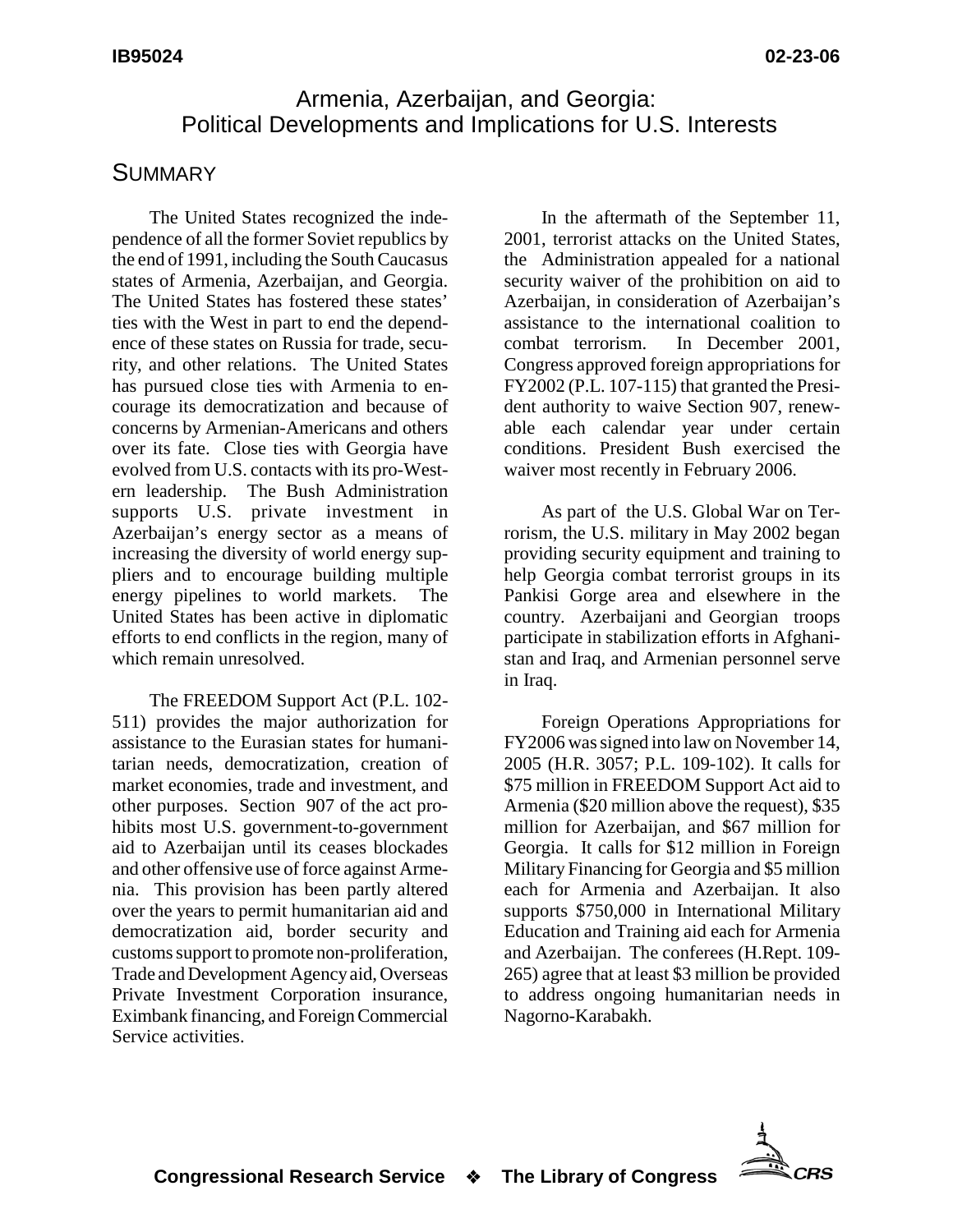## MOST RECENT DEVELOPMENTS

On February 15, 2006, Georgia's legislature unanimously approved a resolution calling for the president to revoke a 1992 agreement providing for Russian "peacekeeping" in Georgia's breakaway South Ossetia region, on the grounds that it is counter-productive and an attempt by Russia to annex the region. The resolution urges greater involvement by the international community in peacekeeping and peace settlement. Russia's foreign ministry denounced the resolution as "anti-Russian" and destabilizing, and its defense minister hinted that Russia might retaliate economically if relations continue to worsen. The U.S. State Department has urged Georgia not to abandon the existing peace process.

Russian President Vladimir Putin on January 31, 2006, rhetorically asked why Russia should not recognize the independence of Georgia's breakaway Abkhazia and South Ossetia regions if some countries recognized Serbia's Kosovo region.

### BACKGROUND AND ANALYSIS

Armenia, Azerbaijan, and Georgia are located south of the Caucasus Mountains that form part of Russia's borders (see **Figure 1**). The South Caucasus states served historically as a north-south and east-west trade and transport "land bridge" linking Europe to the Middle East and Asia, over which the Russian Empire and others at various times endeavored to gain control. In ancient as well as more recent times, oil and natural gas resources in Azerbaijan attracted outside interest. Although Armenia and Georgia can point to past autonomy or self-government, Azerbaijan was not

| <b>The Caucasus Region: Basic Facts</b>                                                                                                                                                                                                                             |  |  |  |  |  |  |
|---------------------------------------------------------------------------------------------------------------------------------------------------------------------------------------------------------------------------------------------------------------------|--|--|--|--|--|--|
| <b>Area:</b> The region is slightly larger than Syria:<br>Armenia is 11,620 sq. mi.; Azerbaijan is<br>33,774 sq. mi.; Georgia is 26,872 sq. mi.                                                                                                                     |  |  |  |  |  |  |
| <b>Population:</b> 16.1 million, similar to Netherlands;<br>Armenia: 3.2 m.; Azerbaijan: 8.3 m.;                                                                                                                                                                    |  |  |  |  |  |  |
| Georgia: 4.6 m. ( <i>Economist Intelligence</i><br>Unit and regional governments, 2004<br>est.)<br><b>GDP:</b> \$17.6 billion; Armenia: \$3.7 b.;<br>Azerbaijan: \$8.5 b.; Georgia: \$5.4 b.<br>(EIU and regional governments, 2004)<br>est., market exchange rate) |  |  |  |  |  |  |

independent before the 20th century. After the Russian Empire collapsed in 1917, all three states declared independence, but by early 1921 all had been re-conquered by Russia's Red (Communist) Army. They regained independence when the Soviet Union collapsed in 1991. (For background, see CRS Report RS20812*, Armenia Update*, by Carol Migdalovitz; CRS Report 97-522, *Azerbaijan: Recent Developments and U.S. Interests*; and CRS Report 97-727, *Georgia: Recent Developments and U.S. Interests,* by Jim Nichol.)

## **Overview of U.S. Policy Concerns**

By the end of 1991, the United States had recognized the independence of all the former Soviet republics. The United States pursued close ties with Armenia, because of its profession of democratic principles, and concerns by Armenian-Americans and others over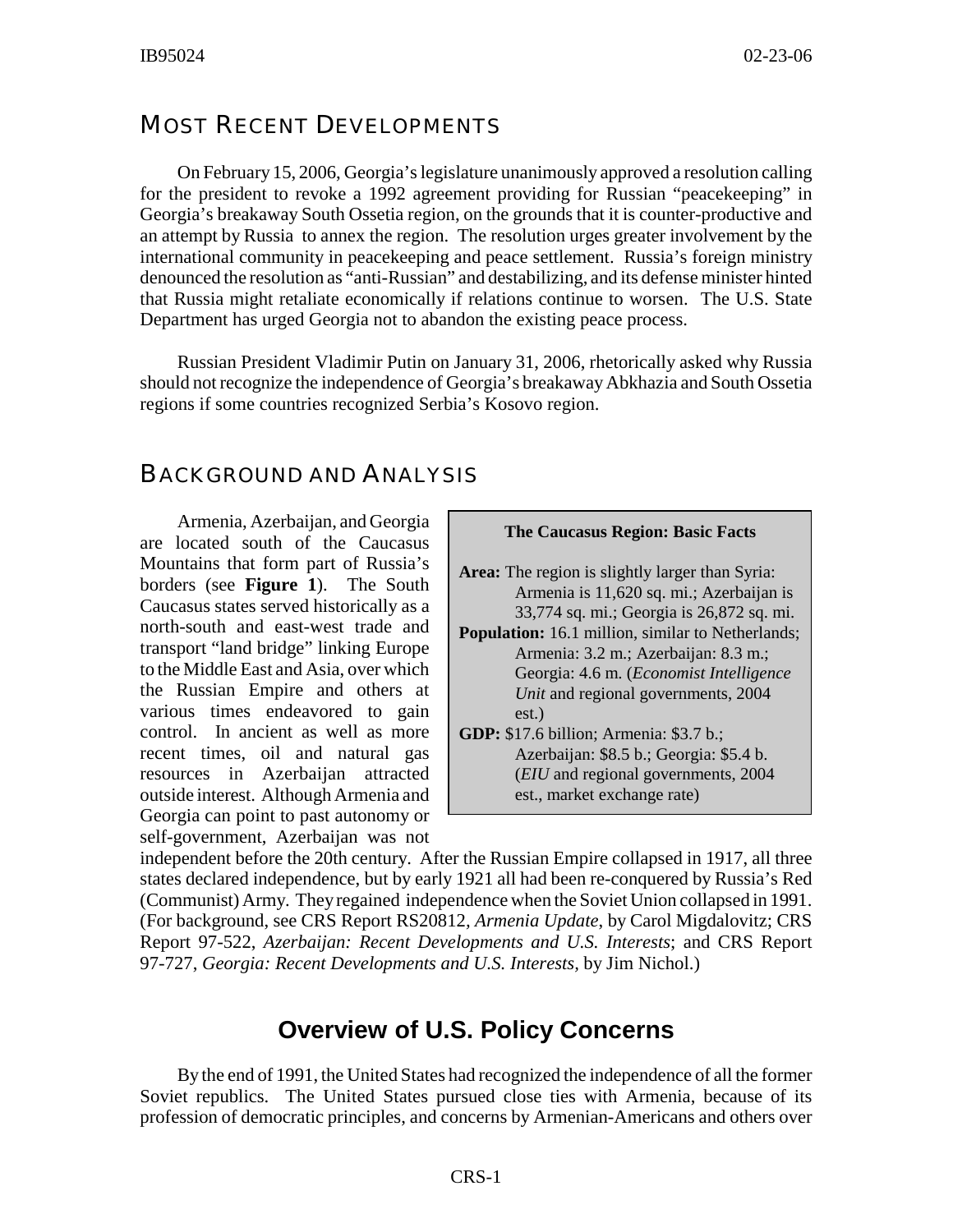its fate. The United States pursued close ties with Georgia after Eduard Shevardnadze, formerly a pro-Western Soviet foreign minister, assumed power there in early 1992. Faced with calls in Congress and elsewhere for a U.S. aid policy for the Eurasian states, then-President George H.W. Bush sent the FREEDOM Support Act to Congress, which was signed with amendments into law in October 1992 (P.L. 102-511).

U.S. policy toward the South Caucasus states includes promoting the resolution of the Armenia-Azerbaijan conflict over Azerbaijan's breakaway Nagorno Karabakh (NK) region, and Georgia's conflicts with its breakaway regions of Abkhazia and South Ossetia. Successive U.S. Special Negotiators for NK and Eurasian Conflicts have helped in various ways to settle these conflicts. Congressional concerns about the NK conflict led to the inclusion of Section 907 in the FREEDOM Support Act, which prohibits U.S. governmentto-government assistance to Azerbaijan, except for non-proliferation and disarmament activities, until the President determines that Azerbaijan has taken "demonstrable steps to cease all blockades and other offensive uses of force against Armenia and NK" (on waiver authority, see below). Provisions in FY1996, FY1998, and FY1999 legislation eased the prohibition by providing for humanitarian, democratization, and business aid exemptions.

Some observers argue that developments in the South Caucasus are largely marginal to global anti-terrorism and to U.S. interests in general. They urge great caution in adopting policies that will heavily involve the United States in a region beset by ethnic and civil conflicts. Other observers believe that U.S. policy now requires more active engagement in the region. They urge greater U.S. aid and conflict resolution efforts to contain warfare, crime, smuggling, and Islamic extremism and to bolster the independence of the states. Some argue that such enhanced U.S. relations also would serve to "contain" Russian and Iranian influence and that close U.S. ties with Azerbaijan would benefit U.S. relations with other Islamic countries, particularly Turkey and the Central Asian states. They also point to the prompt support offered to the United States by the regional states in the aftermath of the September 11, 2001, attacks by Al Qaeda on the United States. Some argue that energy resources in the Caspian region are a central U.S. strategic interest, because Azerbaijani and Central Asian oil and natural gas deliveries would lessen slightly Western energy dependency on the Middle East (see below, *Energy Resources*). (See also CRS Report RL30679, *Armenia, Azerbaijan, and Georgia: Security Issues and Implications for U.S. Interests*.)

**Post-September 11.** In the wake of September 11, 2001, the United States obtained quick pledges from the three South Caucasian states to support Operation Enduring Freedom (OEF) in Afghanistan, including overflight rights and Azerbaijan's and Georgia's offers of airbase and other support. OEF was later expanded to Georgia (see below, *Security Assistance*). Congressional attitudes toward Azerbaijan and Section 907 also shifted. Presidential waiver authority was added to Foreign Operations Appropriations for FY2002 (H.R. 2506; P.L. 107-115). The President may use the waiver authority if he certifies that U.S. aid supports U.S. counter-terrorism efforts, supports the operational readiness of the armed forces, is important for Azerbaijan's border security, and will not harm NK peace talks or be used for offensive purposes against Armenia. The waiver may be renewed annually, and sixty days after the exercise of the waiver, the President must report to Congress on the nature of aid to be provided to Azerbaijan, the military balance between Armenia and Azerbaijan and the effects of U.S. aid on that balance, the status of Armenia-Azerbaijan peace talks, and the effects of U.S. aid on those talks. President Bush has exercised the waiver annually, most recently on February 8, 2006.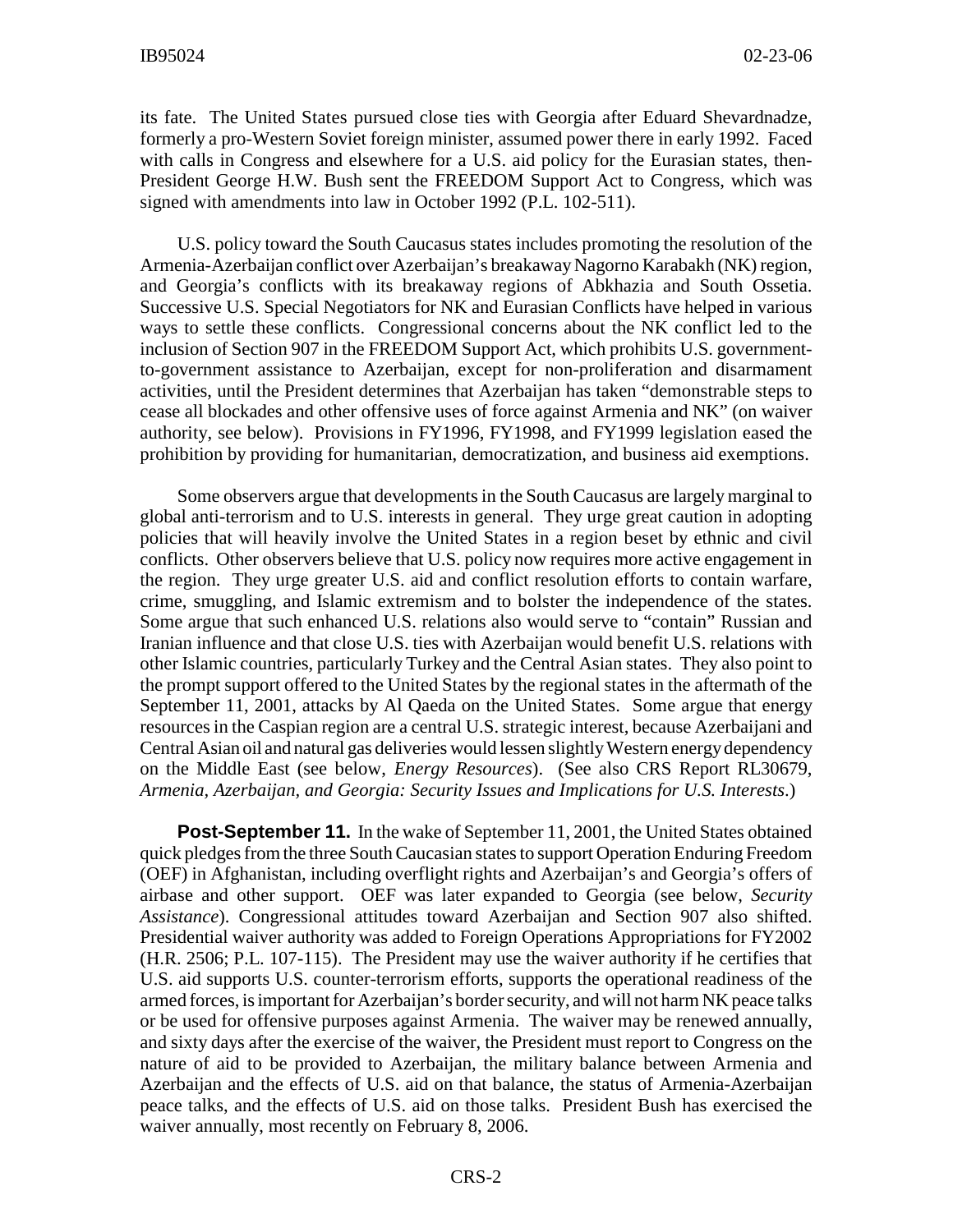**Operations in Iraq.** Azerbaijan and Georgia were among the countries that openly pledged to support the U.S.-led Operation Iraqi Freedom (OIF), with both offering the use of their airbases, and to assist the United States in re-building Iraq. Both countries agreed to participate, subject to U.S. financial support, in the stabilization force for Iraq. In August 2003, both Azerbaijan (150 troops) and Georgia (69 troops) dispatched forces to Iraq. U.S. officials reportedly asked Azerbaijan and Georgia in April 2004 to bolster their troop contributions in the face of Spain's troop pullout. Georgia boosted its deployment to almost 900 as of July 2005, which will tie it with Australia as the fifth highest contributor, after Poland and Ukraine withdraw their forces. Armenia began sending personnel to Iraq in January 2005, where 46 serve with the Polish contingent.

## **Obstacles to Peace and Independence**

## **Regional Tensions and Conflicts**

Ethnic conflicts have kept the South Caucasus states from fully partaking in peace, stability, and economic development over the decade since the Soviet collapse, some observers lament. The countries are faced with on-going budgetary burdens of arms races and caring for refugees and displaced persons. Other costs of ethnic conflict include threats to bordering states of widening conflict and the limited ability of the region or outside states to fully exploit energy resources or trade/transport networks.

U.S. and international efforts to foster peace and the continued independence of the South Caucasus states face daunting challenges. The region has been the most unstable part of the former Soviet Union in terms of the numbers, intensity, and length of its ethnic and civil conflicts. The ruling nationalities in the three states are culturally rather insular and harbor various grievances against each other. This is particularly the case between Armenia and Azerbaijan, where discord has led to the virtually complete displacement of ethnic Armenians from Azerbaijan and vice versa. The main languages in the three states are dissimilar (also, those who generally consider themselves Georgians — Kartvelians, Mingrelians, and Svans — speak dissimilar languages). Few of the region's borders coincide with ethnic populations. Attempts by territorially based ethnic minorities to secede are primary security concerns for all three states. The secessionist NK, Abkhazia, and South Ossetia have failed to gain international recognition. NK relies on economic support from Armenia, and Abkhazia and South Ossetia from Russia.

**Nagorno Karabakh Conflict.** Since 1988, the separatist conflict in Nagorno Karabakh (NK) has resulted in up to 20,000 deaths, up to 1 million Azerbaijani refugees and displaced persons, and about 300,000 Armenian refugees. The non-governmental International Crisis Group estimates that about 13-14% of Azerbaijan's territory, including NK, is controlled by NK Armenian forces. The OSCE's "Minsk Group" of concerned member-states began talks in 1992. A U.S. presidential envoy was appointed to these talks. A Russian-mediated cease-fire was agreed to in May 1994 and was formalized by an armistice signed by the ministers of defense of Armenia and Azerbaijan and the commander of the NK army on July 27, 1994 (and reaffirmed a month later). The United States, France, and Russia co-chair meetings of the Minsk Group.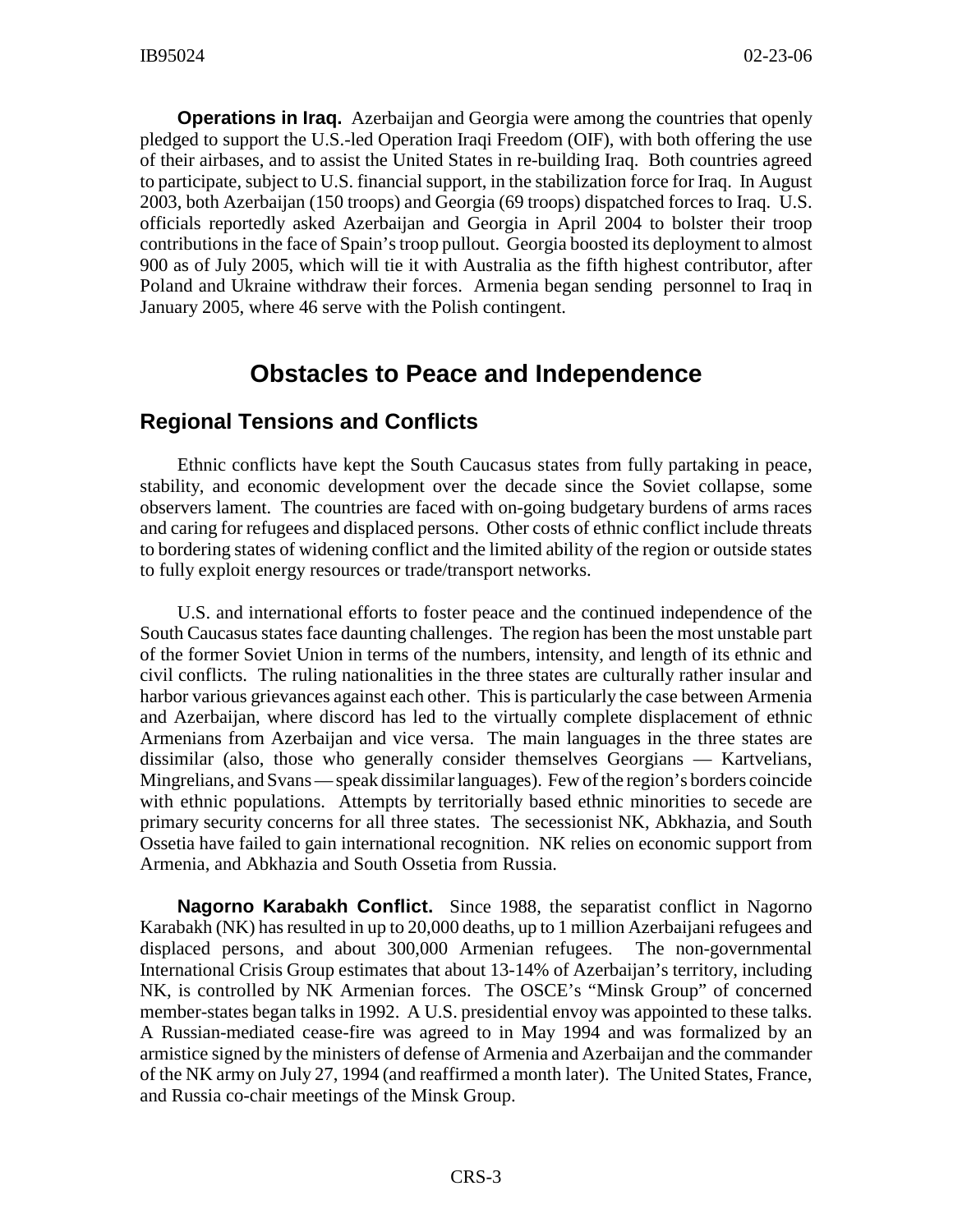The Minsk Group reportedly has presented four proposals as a framework for talks, but a peace settlement has proved elusive. In late 1997, a new step-by-step peace proposal was recognized by the presidents of Azerbaijan and Armenia as a basis for further discussion. This led to protests in both countries and to the forced resignation of Armenian President Levon Ter-Petrosyan in early 1998. Heydar Aliyev in February 2001 stated that he had "turned down" and refused to discuss a late 1998 Minsk Group proposal embracing elements of a comprehensive settlement. The assassination of Armenian political leaders in late 1999 set back the peace process. In 2001, the two presidents attended talks in Key West, Florida, and then met with President Bush, highlighting early Administration interest in a settlement. In January 2003, Armenia's President, Robert Kocharyan, proclaimed that its peace policy rested on three pillars: a "horizontal" — instead of hierarchical — relationship between NK and Azerbaijan; a secure land corridor through the Lachin area between Armenia and NK; and security guarantees for NK's populace. Armenian Foreign Minister Vardan Oskanyan in October 2004 stated that the continued occupation of NK border was necessary leverage to convince Azerbaijan to agree to NK's status as a "common state." Since 2005, media in both countries have reported negotiations on a fourth "hybrid" peace plan to return most NK border areas prior to a referendum in NK on its status. Talks in France in February 2006 between the Armenian and Azerbaijani presidents reportedly made little progress.

**Civil and Ethnic Conflict in Georgia.** Several of Georgia's ethnic minorities stepped up their dissidence, including separatism, in the late 1980s and early 1990s, resulting in the loss of central government control over the regions of South Ossetia and Abkhazia. President Saakashvili in his January 2004 inaugural address proclaimed his responsibility to re-integrate these regions into Georgia. Some observers have argued that Russia's increasing controls over South Ossetia and Abkhazia have transformed the separatist conflicts into essentially Russia-Georgia disputes. Most residents of Abkhazia and South Ossetia reportedly have been granted Russian citizenship.

**South Ossetia.** In 1989, the region lobbied for joining its territory with North Ossetia in Russia or for independence. Repressive efforts by former Georgian President Gamsakhurdia triggered conflict in 1990, reportedly leading to about 1,500 deaths. In June 1992, Russia brokered a cease-fire, and a "peacekeeping" force composed of Russian, Georgian, and Ossetian units has been stationed in South Ossetia (reportedly numbering around 1,000 troops, including about 530 Russians, 300 North and South Ossetians, and until recently, 100-150 Georgians). A Joint Control Commission composed of OSCE, Russian, Georgian, and North and South Ossetian emissaries was formed to promote a settlement of the conflict. According to some estimates, some 25,000 ethnic Ossetians and 20,000 ethnic Georgians reside in the now largely vacant region.

President Saakashvili increased pressure on South Ossetia in 2004 by tightening border controls. He also reportedly sent several hundred police, military, and intelligence personnel into the region. Georgia maintained that it was only bolstering its peacekeeping contingent up to the limit of 500 troops, as permitted by the cease-fire agreement. Georgian guerrilla forces also reportedly entered the region. Allegedly, Russian officials likewise assisted several hundred paramilitary elements from Abkhazia, Transnistria, and Russia to enter. Following inconclusive clashes, both sides by late 2004 ostensibly had pulled back most undeclared forces. Saakashvili announced a new peace plan for South Ossetia in January 2005 that offered substantial autonomy and quotas for Ossetian representation in new federal branches of power. In mid-July 2005, Saakashvili elaborated on this plan, calling for the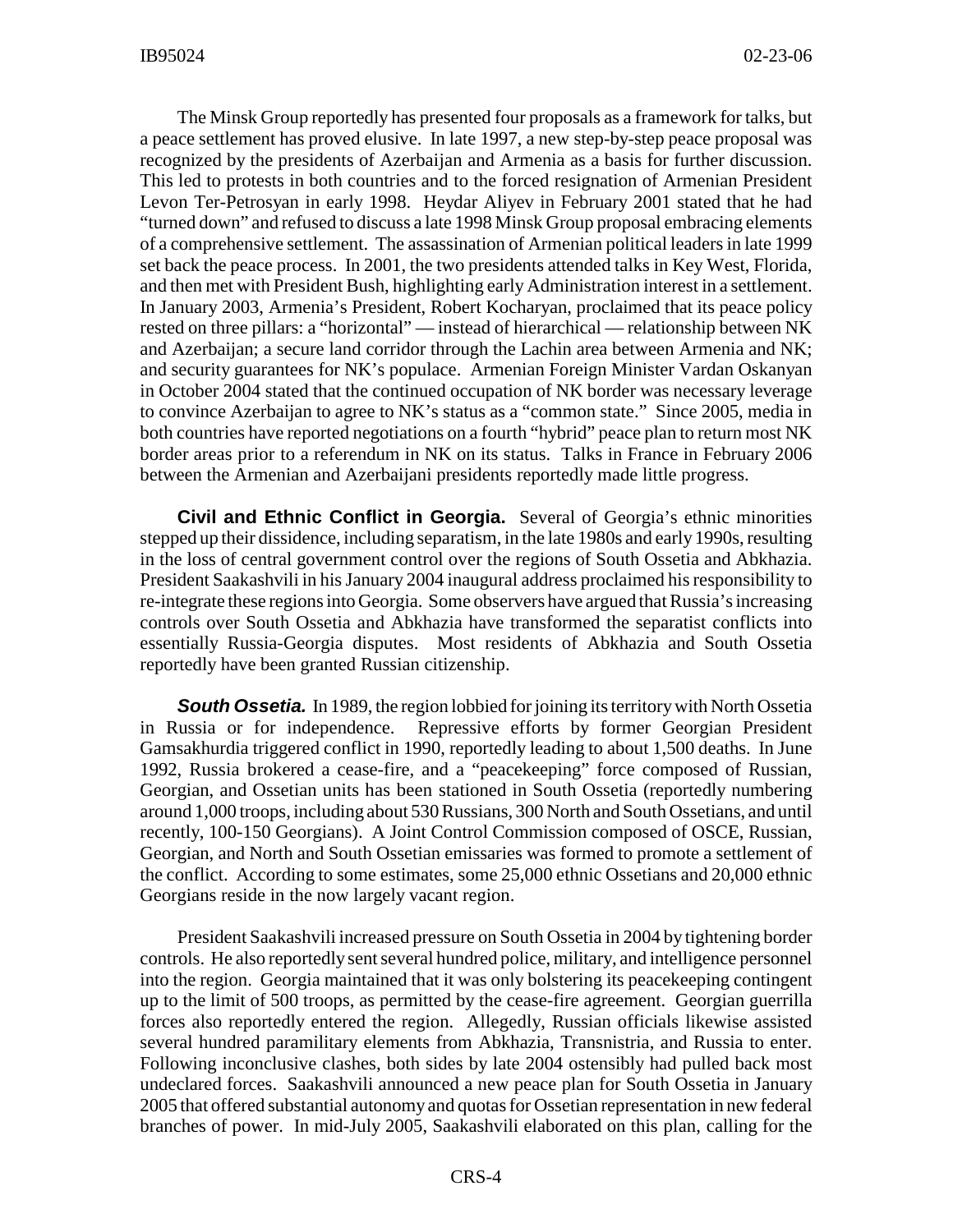creation of an international fund to facilitate repatriation and rebuilding. South Ossetian "president" Eduard Kokoiti rejected the plan, asserting in October 2005 that "we [South Ossetians] are citizens of Russia." The plan has received U.S. and OSCE backing.

**Abkhazia.** In July 1992, Abkhazia's legislature declared the region's effective independence from Georgia, prompting Georgian national guardsmen to attack the region. In October 1992, the U.N. Security Council (UNSC) approved the first U.N. observer mission to a Eurasian state, termed UNOMIG, to help the parties reach a settlement. Russian and North Caucasian "volunteer" troops that reportedly made up the bulk of Abkhaz separatist forces routed Georgian forces, leading in April 1994 to agreement by the two sides on a framework for a political settlement and the return of refugees. A Quadripartite Commission (QC) was set up to discuss repatriation. Russian troops (acting as CIS peacekeepers) were deployed in a security zone along the Inguri River that divides Abkhazia from the rest of Georgia. The conflict resulted in about 10,000 deaths and over 200,000 displaced persons, mostly ethnic Georgians.

In late 1997, the sides agreed to set up a Coordinating Council to discuss cease-fire maintenance and refugee, economic, and humanitarian issues. The QC meets periodically and addresses grievances not considered by the Coordinating Council, which Abkhazia has boycotted since 2001. These talks have been supplemented by other discussions between Abkhaz and Georgian representatives. The U.S. Special Negotiator for NK and Eurasian Conflicts works with the Special Representative of the U.N. Secretary General and other Friends of Georgia (France, Germany, Russia, the United Kingdom, and Ukraine) to facilitate a settlement. A "New Friends of Georgia" group was formed by Bulgaria, Estonia, Latvia, Lithuania, Moldova, Poland, Romania, and Ukraine in early 2005 to advocate increased EU and NATO involvement in a settlement. Sticking points in talks have included Georgia's demand that displaced persons be allowed to return to Abkhazia, after which an agreement on broad autonomy for Abkhazia would be negotiated. The Abkhazians have insisted upon recognition of their independence as a precondition to large-scale repatriation. Since 2002, Abkhaz authorities have refused to consider a draft negotiating document prepared by the U.N. and the Friends of Georgia.

An unusual resolution was approved by the Parliamentary Assembly of the OSCE in July 2005 calling on Russia "to refrain from any actions impeding the peace process" in Abkhazia. The resolution also called for Russian peacekeepers to facilitate the return of refugees and for all OSCE members to "support and facilitate" the establishment of a U.N./OSCE human rights office in the Gali district of Abkhazia (where many Georgians formerly resided). Abkhaz officials in January 2006 refused to establish the office and allegedly demanded that all residents of Abkhazia renounce Georgian citizenship in order to receive mandatory identity documents. In The U.N. Security Council, Russia in late January 2006 repudiated the draft negotiating document and agreed to only a two-month extension to UNOMIG's mandate, raising concerns among some observers that Russia may openly endorse "self-determination" for the region.

#### **Economic Conditions, Blockades, and Stoppages**

The economies of all three South Caucasus states greatly declined in the early 1990s, affected by the dislocations caused by the breakup of the Soviet Union, conflicts, trade disruptions, and the lingering effects of the 1988 earthquake in Armenia. Although gross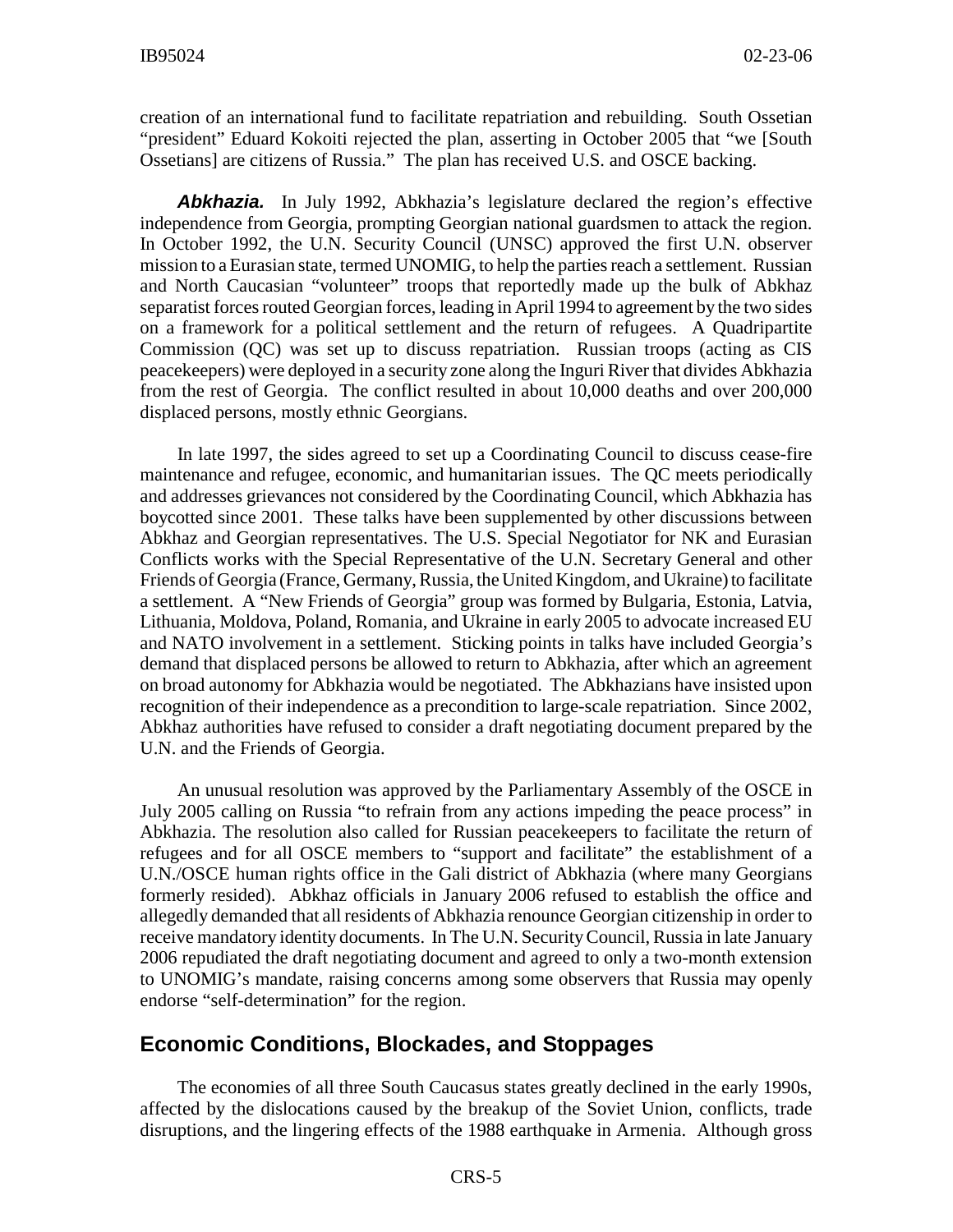domestic product (GDP) began to rebound in the states in the mid-1990s, the economies remain fragile. Investment in oil and gas resources and delivery systems has fueled economic growth in Azerbaijan in recent years. Armenia's GDP was about \$1,160 per capita, Azerbaijan's about \$1,020, and Georgia's about \$1,200 (*Economist Intelligence Unit* and regional governments, 2004 estimates, market exchange rates). Widespread poverty and regional conflict have contributed to high emigration from all three states, and remittances from these emigres provide major support for the remaining populations.

Transport and communications obstructions and stoppages have severely affected economic development in the South Caucasus and stymied the region's emergence as an East-West and North-South corridor. Since 1989, Azerbaijan has obstructed railways and pipelines traversing its territory to Armenia. These obstructions have had a negative impact on the Armenian economy, since it is heavily dependent on energy and raw materials imports. Turkey has barred U.S. shipments of aid through its territory to Armenia since March 1993. P.L. 104-107 and P.L. 104-208 mandated a U.S. aid cutoff (with a presidential waiver) to any country which restricts the transport or delivery of U.S. humanitarian aid to a third country, aimed at convincing Turkey to allow the transit to U.S. aid to Armenia. According to the U.S. Embassy in Baku, Azerbaijan's Nakhichevan exclave "is blockaded by neighboring Armenia." Iran has at times obstructed bypass routes to Nakhichevan. Georgia has cut off natural gas supplies to South Ossetia and Russia has at times cut off gas supplies to Georgia. Georgia severely restricts traffic from South Ossetia. Russia hinders Azerbaijan's use of the Volga-Don Canal to reach world shipping channels.

## **Democratization and Human Rights Problems**

The non-governmental organization Human Rights Watch (HRW) in its annual report for 2005 judged that the Armenian government had failed to improve its human rights record during the year. It alleged that torture and ill-treatment in police custody remained widespread. Authorities restricted the right to freedom of assembly, particularly in the case of opposition rallies, and the government made little progress in combating corruption, according to HRW. In Azerbaijan, repression and harassment of opposition parties, pro-government media bias, and governmental control of election commissions ensured that the 2005 legislative elections were not free and fair, according to HRW. Torture and excessive use of force by security forces were also widespread, and the government had not taken adequate measures to prosecute personnel committing such abuses. There continued to be convictions of those widely considered to be political prisoners, and the government pressured independent media by limiting their access to printing and distribution facilities and imposing fines for alleged defamation. In Georgia, the government had an uneven human rights record. Human rights abuses continued in many areas, according to HRW. Although there was a reduction in reports in the capital, Tbilisi, of torture while in detention, torture by police and security forces appeared to remain widespread outside of the capital. The organization *Freedom House* considers Armenia and Georgia as somewhat more democratic than Azerbaijan.

**Armenia.** Illustrating ongoing challenges to stability in Armenia, in October 1999, gunmen entered the legislature and opened fire on deputies and officials, killing the prime minister, the legislative speaker, and six others. The killings may have been the product of personal and clan grievances. Political infighting led President Robert Kocharyan in mid-2000 to appoint Andranik Margaryan as prime minister. In a February 2003 presidential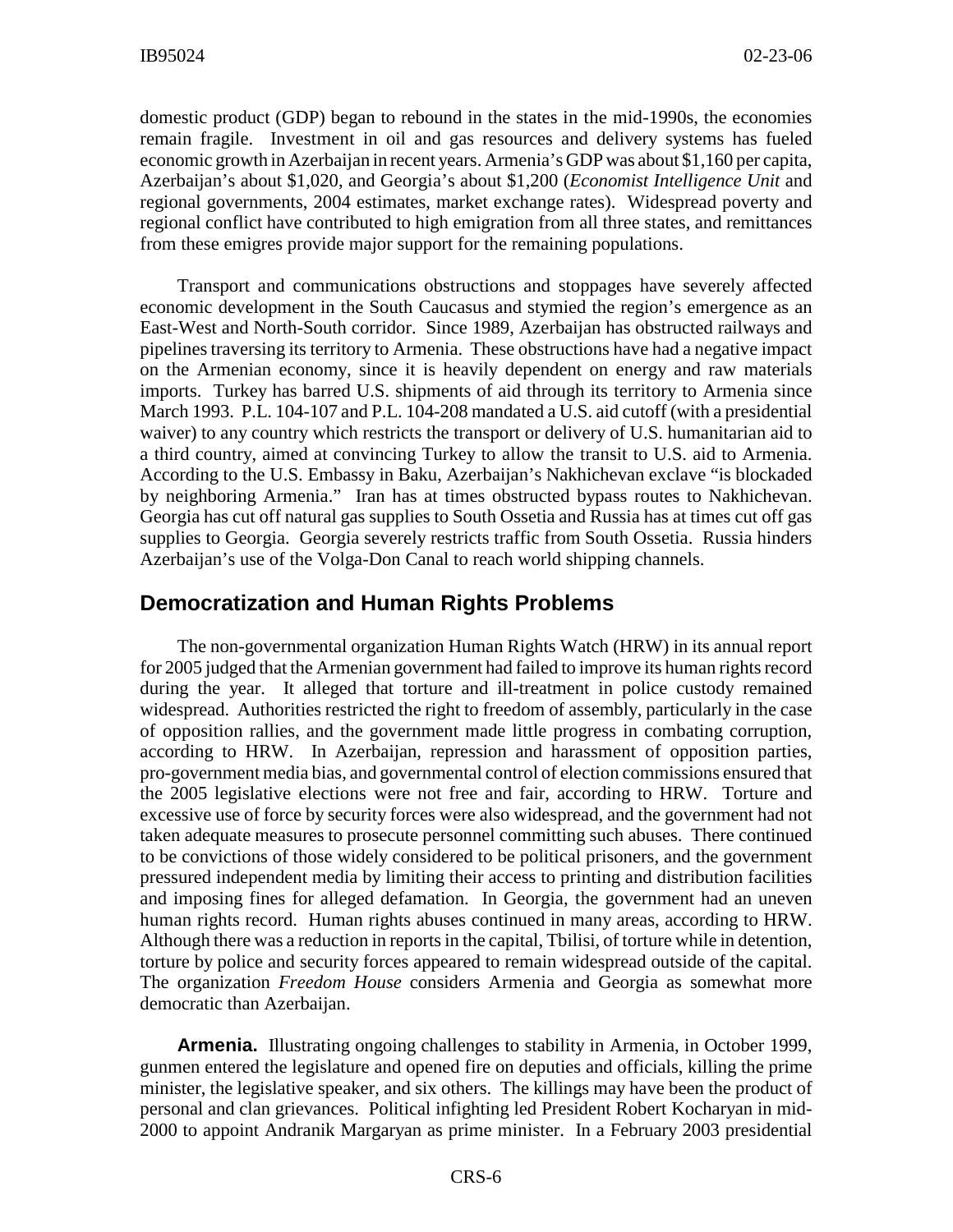election, none of the nine candidates received a required 50% plus one of the vote, forcing a run-off in March by the top two candidates, Kocharyan and People's Party head Stepan Demirchyan (the murdered speaker's son). OSCE and PACE observers concluded that the election did not meet international standards for a free and fair race, because of "widespread" ballot box stuffing, a lack of transparency in vote-counting, and other "serious" irregularities.

In a May 25, 2003, legislative election 6 out of 21 parties running passed a 5% hurdle and won seats in the party list section of the voting (75 of 131 deputies were elected by party lists). Margaryan's Republican Party won about 25% of the votes, the opposition Justice bloc won 14% (led by Demirchyan), the pro-government Land of Laws Party won 12%, progovernment Dashnaktsutiun won 10%, the opposition National Unity Movement won 10%, and the pro-government United Labor Party won 5%. Many seats in individual constituency races were won by independents. The OSCE said that the election was "less flawed than the recent presidential poll, but still fell short of international standards." Proposed constitutional changes also were voted on but were not approved. New constitutional changes were drawn up for a planned November 27, 2005, popular referendum. The Venice Commission of PACE in July 2005 stated that these proposed changes would provide a "good basis for ensuring ... compliance ... with the European standards in the fields of respect for human rights, democracy and the rule of law, and would pave the way to further European integration."

Armenian officials announced that the November 2005 constitutional referendum had been approved by 93.2% of 1.5 million voters, with a 65.4% turnout. A small delegation of monitors from the Council of Europe (COE) reported observing ballot-box stuffing and few voters at the polls. Opposition parties, which boycotted the referendum, alleged that the low observed turnout placed into question whether the required one-third of the electorate had actually voted.

**Azerbaijan.** Long-time ruler Heydar Aliyev suffered serious cardiac problems in April 2003 and was mostly in hospital up through the expiration of his presidential term. In what some critics termed a move to ensure a dynastic succession, the legislature convened on August 4 to confirm Ilkham as prime minister. In early October, the ailing Heydar Aliyev withdrew from a scheduled October 15, 2003, presidential election in favor of his son. Ilkham Aliyev handily won, beating seven other candidates with about 77% of the vote. Protests alleging a rigged vote resulted in violence, and spurred arrests of hundreds of alleged "instigators" of the violence. The State Department expressed "deep disappointment" with "serious deficiencies" in the election and "extreme concern" about post-election violence and "politically-motivated arrests."

In early July 2005, PACE representatives visiting Azerbaijan raised concerns that myriad electoral officials accused of abuses in the 2000 legislative race remained in place for a planned November 6, 2005, legislative election. Changes to the election law, some in line with proposals from the Venice Commission of PACE, were approved by the legislature in June 2005, including those making it easier for people to become candidates. However, the deputies rejected some of the most significant proposals, including a more equitable representation of political interests on electoral commissions. In May and October 2005, Aliyev ordered officials to abide by the electoral laws, and authorities permitted more opposition rallies. The October decree also led legislators to approve marking hands and permit outside-funded NGOs to monitor the election, as advocated by PACE. The U.S.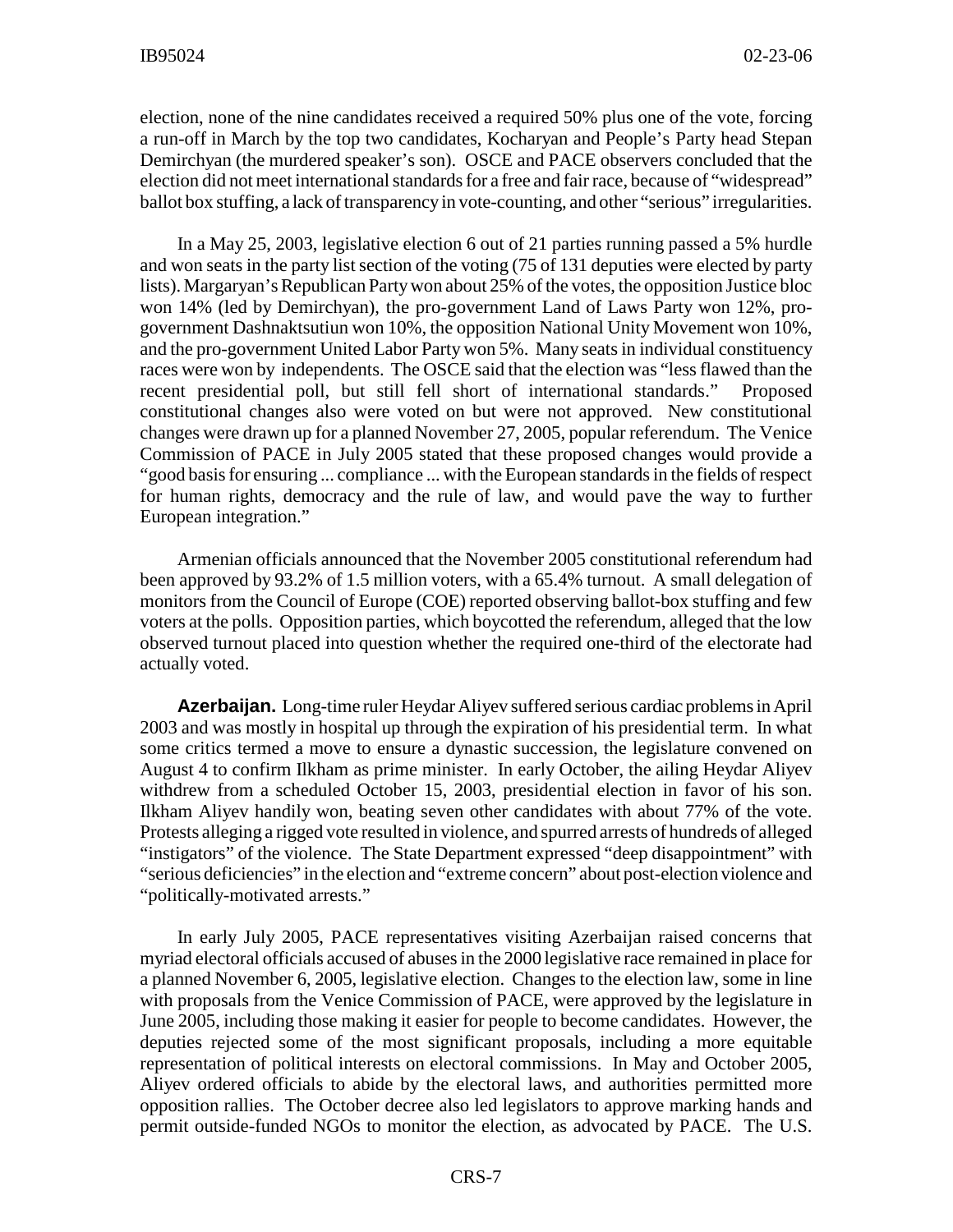Embassy in Azerbaijan issued a statement on December 2 praising democratization progress in the country as evidenced by its legislative election, but urged the government to investigate and rectify some electoral irregularities. Repeat elections are scheduled for May 2006 in eleven constituencies where alleged irregularities took place. Perhaps troubling, the legislature approved a CEC in early February containing no opposition party representation. (See also CRS Report RS22340, *Azerbaijan's Legislative Election*, by Jim Nichol.)

**Georgia.** Georgia has experienced increased political instability in recent years. Polls before a November 2, 2003 legislative race and exit polling during the race suggested that the opposition National Movement (NM) and the United Democrats (UD) would win the largest shares of seats in the party list vote. Instead, official results gave the largest shares of seats to pro-Shevardnadze interests. The U.S. State Department criticized "massive vote fraud" in several regions. Demonstrators launched a peaceful "rose revolution" that led to Shevardnadze's resignation on November 23. Russia and the United States appeared to cooperate during the crisis to urge Georgians to abjure violence. UD and NM agreed to cosponsor NM head Saakashvili for a January 4, 2004, presidential election. He received 96% of 2.2 million popular votes from a field of five candidates. OSCE observers judged the vote as bringing Georgia closer to meeting democratic electoral standards. The legislature, headed by UD co-leader Nino Burjanadze, approved constitutional amendments in February 2004 that created the post of prime minister and confirmed UD co-leader Zurab Zhvania for the post. After Zhvania's apparently accidental death in early 2005, his colleague Zurab Noghaideli became prime minister (for background, see CRS Report RS21685, *Coup in Georgia [Republic]: Recent Developments and Implications*).

President Bush visited Georgia on May 9-10, 2005, and praised its "rose revolution" for "inspiring democratic reformers" and freedom "from the Black Sea to the Caspian and to the Persian Gulf and beyond." He urged the peaceful settlement of separatist conflicts and offered to "make a phone call or two" if Saakashvili asked him to help resolve the separatist conflicts, but stressed that the United States could not impose a solution. President Saakashvili hailed the Bush visit as marking "final proof that Georgia is an independent state with inviolable territory" and stressed that the U.S.-Georgian "partnership" ultimately was based on "our shared belief in freedom" and was the reason Georgia had sent troops to Iraq to end "enslavement" there.

## **The South Caucasus's External Security Context**

#### **Russian Involvement in the Region**

After Vladimir Putin became president in 1999, Russia appeared to place great strategic importance on maintaining influence in the South Caucasus region. But although such efforts appeared initially successful, several developments since 2003 may have altered this assessment, including the "rose revolution" in Georgia, NATO's increased ties with Armenia, the completion of the Baku-Tbilisi-Ceyhan oil pipeline, Russia's never-ending concerns about security in its North Caucasus regions, and Russia's agreement to close its remaining military bases in Georgia.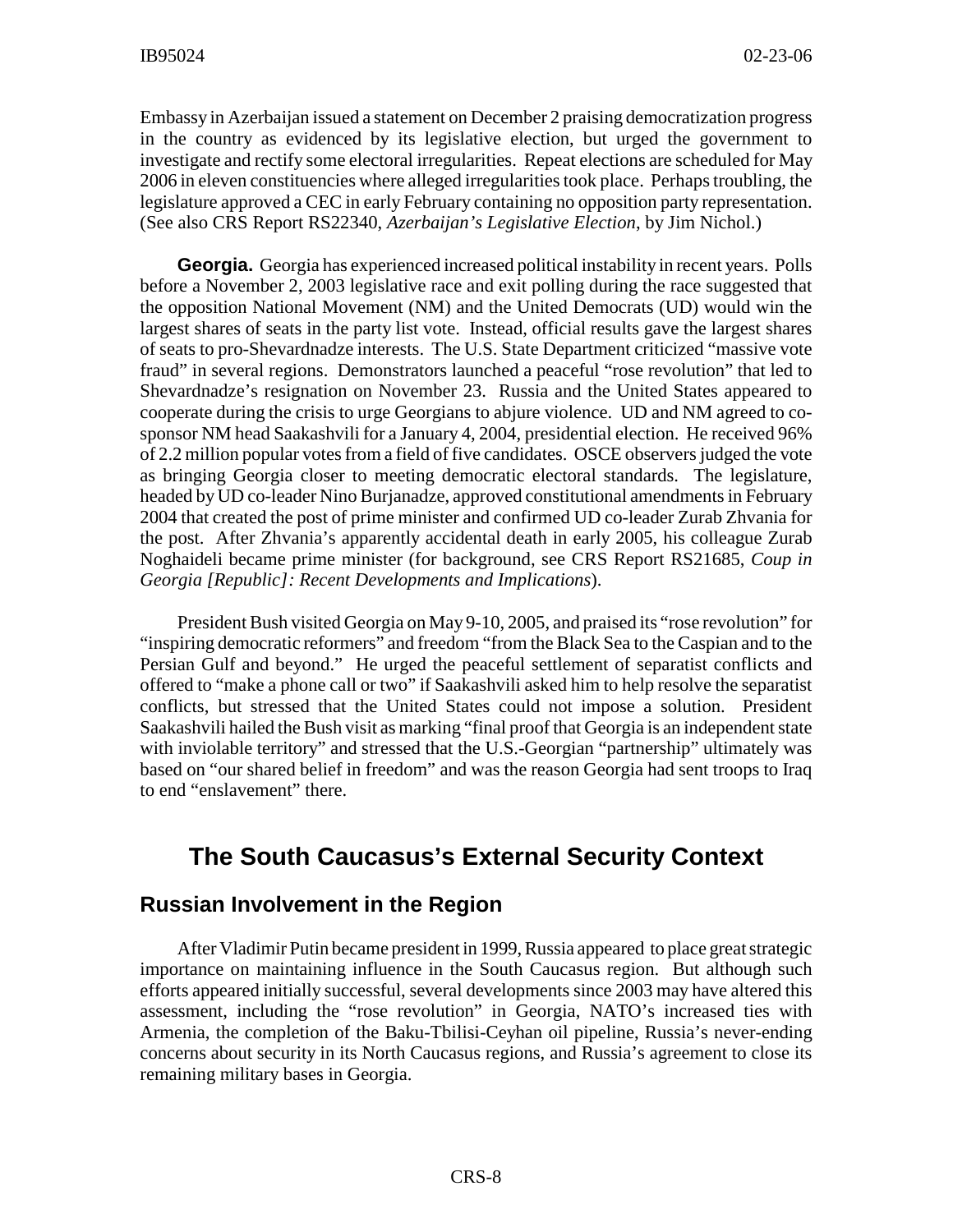At least until recently, Russia appeared to place the highest priority on exercising influence in the region in the military-strategic sphere, less on influence in the economic sphere, and a minimum on influence in the domestic political sphere. Russia has viewed Islamic fundamentalism as a growing threat to the region, but has cooperated with Iran on some issues to counter Turkish and U.S. influence. Russia has tried to stop ethnic "undesirables," drugs, weapons, and other contraband from entering its borders. It has quashed separatism in its North Caucasus areas while seemingly backing it in the South Caucasus. The states have responded in various ways to Russian overtures. Armenia has close security and economic ties with Russia, given its unresolved NK conflict and grievances against Turkey. Georgia has protested what it views as Russia's support to separatists. Azerbaijan has been concerned about Russia's ties with Armenia.

**Military-Strategic Interests.** Russia's armed presence in the South Caucasus has been multifaceted, including thousands of military base personnel, "peacekeepers," and border troops. The first step by Russia in maintaining a military presence in the region was the signing of the Commonwealth of Independent States (CIS) Collective Security Treaty (CST) by Armenia, Russia, and others in 1992, which pledges the members to consult in the event of a threat to one or several members, and to provide mutual aid if attacked (Azerbaijan and Georgia withdrew in 1999). Russia also secured permission for two military bases in Armenia and four in Georgia. Armenia reportedly pays Russia to help guard the Armenian-Turkish border. The total number of Russian troops has been estimated at about 3,500 in Armenia. Armenia has argued that its Russian bases provide for regional stability by protecting it from attack. Another 103,000 Russian troops are stationed nearby in the North Caucasus (*The Military Balance 2004-2005*). In 1993, Azerbaijan was the first Eurasian state to get Russian troops to withdraw, except at the Gabala radar site in northern Azerbaijan. (Giving up on closing the site, in January 2002 Azerbaijan signed a 10-year lease agreement with Russia permitting up to 1,500 troops there.)

Azerbaijan and Georgia have raised concerns about the spillover effects of Russia's military operations in Chechnya. In December 1999, the OSCE agreed to Georgia's request to send observers to monitor its border with Chechnya (monitoring later was expanded to nearby borders). These monitors alerted authorities about hundreds of illegal border crossings and were regarded by many observers as providing an accurate picture of conditions and as discouraging crossings by armed rebels who feared detection. In December 2004, Russia refused to extend the observers' mandate, terming them "ineffective." In April 2005, the OSCE allocated 2.6 million euros and personnel to train Georgian border guards, which some observers criticized as an inadequate substitute for the monitoring mission.

After the September 11, 2001 terrorist attacks in the United States, Russia stepped up its claims that Georgia harbored Chechen terrorists (with links to al Qaeda) who used Georgia as a staging ground for attacks into Chechnya. The United States expressed "unequivocal opposition" to military intervention by Russia inside Georgia. Georgia launched a policing effort in its northern Pankisi Gorge in late 2002 that somewhat reduced tensions over this issue. In February 2004, Saakashvili reportedly pledged during a Moscow visit to combat "Wahabbis" (referring to Islamic extremists) in Georgia, including Chechen terrorists hiding in the Gorge and international terrorists that Russia alleged had transited Georgia to fight in Chechnya (for background, see CRS Report RS21319, *Georgia's Pankisi Gorge: Russian Concerns and U.S. Interests*).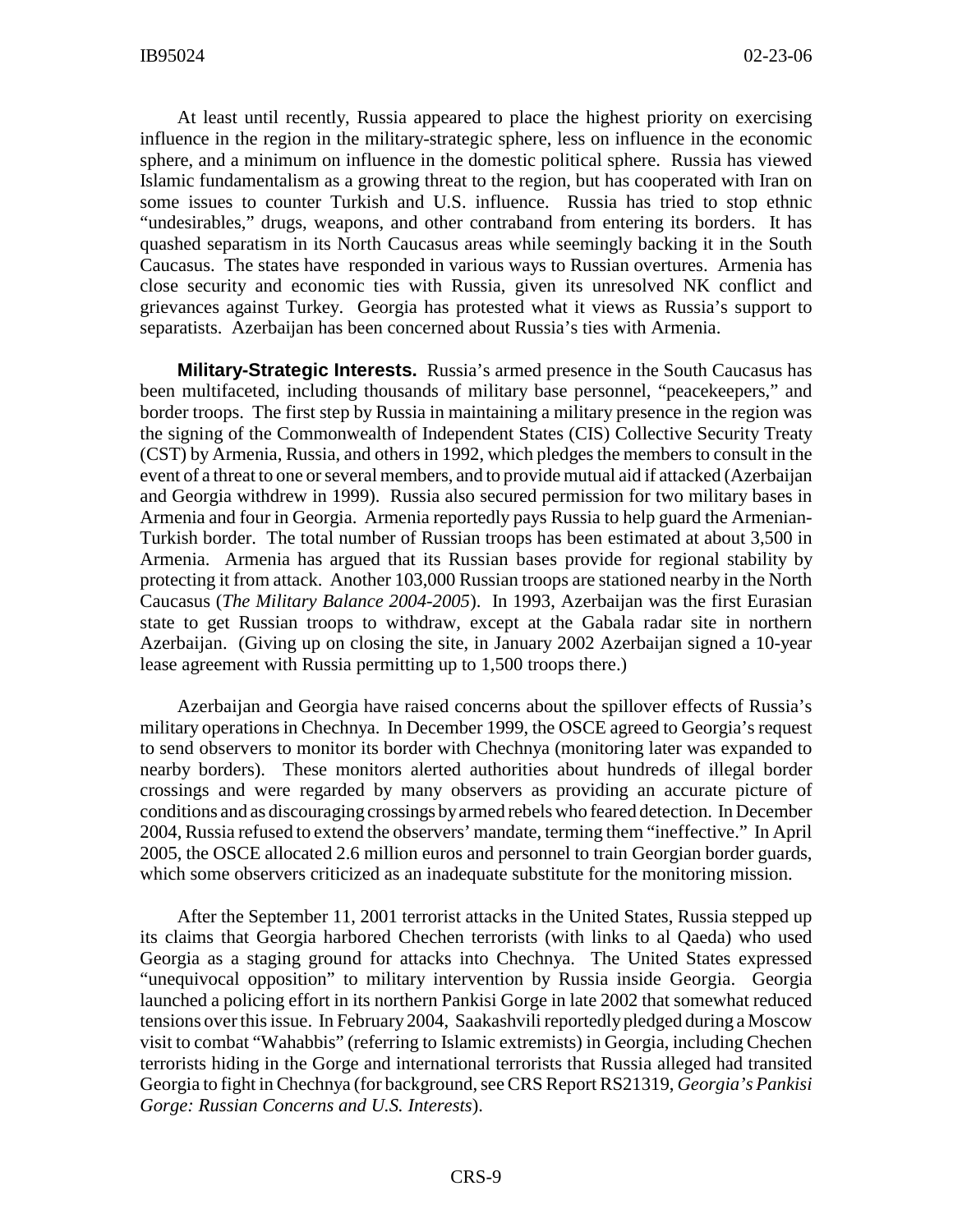The Georgian legislature in October 2005 called on the government to certify that the activities undertaken by Russian peacekeepers in Georgia's breakaway regions of Abkhazia and South Ossetian were contributing to peace settlements. If the government was unable to make these certifications as stipulated, then it must request that the peacekeepers leave, according to the resolution. In January 2006, the Georgian Minister for Conflict Settlement, Giorgi Khaindrava, indicated that he might report to the legislature that the Russian peacekeepers have made no progress in facilitating a peace settlement. The legislature has indicated that it will consider the government's response in February 2006. A Georgian National Military Strategy document released in November 2005 was blunt, terming Russian peacekeepers and bases in Georgia security threats.

*Russia's Bases in Georgia.* In 1999 Russia and Georgia agreed to provisions of the adapted Conventional Armed Forces in Europe (CFE) Treaty calling for Russia to reduce weaponry at its four bases in Georgia, to close two of the bases (at Gudauta and Vaziani) by July 2001, and to complete negotiations during 2000 on the status of the other two bases (at Batumi and Akhalkalaki). The Treaty remains unratified by NATO signatories until Russia satisfies these and other conditions. On July 1, 2001, Georgia reported that Russia had turned over the Vaziani base. Russia declared in June 2002 that it had closed its Gudauta base, but that 320 troops would remain to support Russian "peacekeepers" taking leave at the base. Georgia objected to this stance. Russian Defense Minister Sergey Ivanov stated in June 2005 that there were about 2,500 Russian troops at the bases.

The Georgian legislature in March 2005 passed a resolution calling for Russia to come to an agreement by mid-May on closing the bases or face various restrictions on base operations. This pressure, and perhaps the U.S. presidential visit, spurred Russia to agree with Georgia at the end of May on setting 2008 as the deadline for closing the bases. Reportedly, the Russian base at Akhalkalaka will be closed by the end of 2007, and the base at Batumi will be closed during 2008. President Putin explained that Georgia had the right to request the base closures and that his military General Staff had assured him that the bases were Cold War-era relics of no strategic importance to Russia. The Russian Defense Ministry announced in July that it had begun building facilities for two alpine brigades near Georgia's borders "to stop attempts by terrorists to penetrate Russia from Georgia."

**Caspian Energy Resources.** Russia has tried to play a major role in future oil production and transportation in the Caspian Sea region. At the May 2002 U.S.-Russia summit, the two presidents issued a joint statement endorsing multiple pipeline routes, implying Russia's non-opposition to plans to build oil and gas pipelines from Azerbaijan to Turkey that do not transit Russia. In March 2004, however, a Russian official stated that Putin wanted to ensure that the greatest volume of Caspian energy flowed through Russia. Armenia and Georgia are heavily reliant on Russian gas supplies, and Azerbaijan plans to continue to import some Russian gas until its own gas fields are developed further (see also below, *Energy Resources and U.S. Policy*).

#### **The Roles of Turkey, Iran, and Others**

The United States has generally viewed Turkey as able to foster pro-Western policies and discourage Iranian interference in the South Caucasus states, though favoring Azerbaijan in the NK conflict. Critics of Turkey's larger role in the region caution that the United States and NATO might be drawn by their ties with Turkey into regional imbroglios. Turkey seeks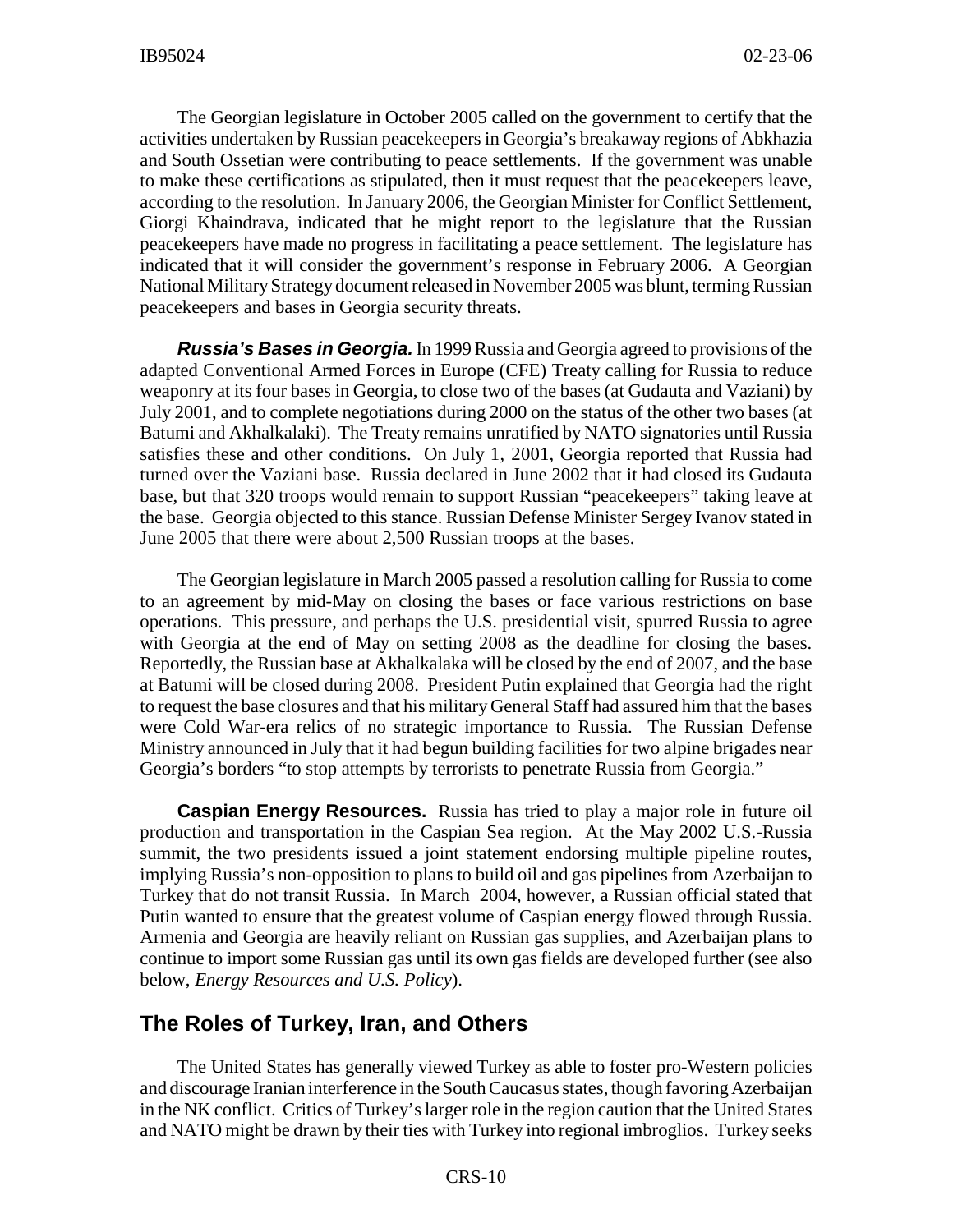good relations with Azerbaijan and Georgia and some contacts with Armenia, while trying to limit Russian and Iranian influence. Azerbaijan likewise views Turkey as a major ally against such influence, and to balance Armenia's ties with Russia. Armenia is a member of the Black Sea Economic Cooperation organization, along with Turkey, and the two states have established consular relations. Obstacles to better Armenian-Turkish relations include Turkey's rejection of Armenians' claims of genocide in 1915-1923 and its support for Azerbaijan in the NK conflict. Georgia has an abiding interest in ties with the approximately one million Georgians residing in Turkey and the approximately 50,000 residing in Iran, and has signed friendship treaties with both states. Turkey and Russia are Georgia's primary trade partners. Turkey hopes to benefit from the construction of new pipelines delivering oil and gas westward from the Caspian Sea.

Iran's goals in the South Caucasus include discouraging Western powers such as Turkey and the United States from gaining influence (Iran's goal of containing Russia conflicts with its cooperation with Russia on these interests), ending regional instability that might threaten its own territorial integrity, and building economic links. A major share of the world's Azerbaijanis reside in Iran (estimates range from 6-12 million), as well as about 200,000 Armenians. Ethnic consciousness among some "Southern Azerbaijanis" in Iran has grown. Azerbaijani elites fear Iranian-supported Islamic extremism and object to Iranian support to Armenia. Iran has growing trade ties with Armenia and Georgia, but its trade with Azerbaijan has declined. To block the West and Azerbaijan from developing Caspian Sea energy, Iran long has insisted on either common control by the littoral states or the division of the seabed into five equal sectors. Some thawing in Azerbaijani-Iranian relations occurred in early 2005 with Ilkham Aliyev's visit to Iran and the long-delayed opening of an Azerbaijani consulate in Tabriz. U.S. policy aims to contain Iran's threats to U.S. interests (See CRS Report RL32048, *Iran: U.S. Concerns and Policy Responses*).

Among non-bordering states, the United States and European states are the most influential in the South Caucasus in terms of aid, trade, exchanges, and other ties. U.S. and European goals in the region are broadly compatible, involving integrating it into the West and preventing an anti-Western orientation, opening it to trade and transport, obtaining energy resources, and helping it become peaceful, stable, and democratic. The South Caucasus region has developed some economic and political ties with other Black Sea and Caspian Sea littoral states, besides those discussed above. Azerbaijan shares with Central Asian states common linguistic and religious ties and concerns about some common bordering powers (Iran and Russia). The South Caucasian and Central Asian states have common concerns about ongoing terrorist threats and drug trafficking from Afghanistan. Central Asia's increasing energy and other trade with the South Caucasus will make it more dependent on stability in the region.

## **U.S. Aid Overview**

The United States is the largest bilateral aid donor by far to Armenia and Georgia, and the two states are among the four Eurasian states that each have received more than \$1 billion in U.S. aid FY1992-FY2004 (the others are Russia and Ukraine). See **Table 1**. U.S. assistance has included FREEDOM Support Act (FSA) programs, food aid (U.S. Department of Agriculture), Peace Corps, and security assistance. Armenia and Georgia have regularly ranked among the top world states in terms of per capita U.S. aid, indicating the high level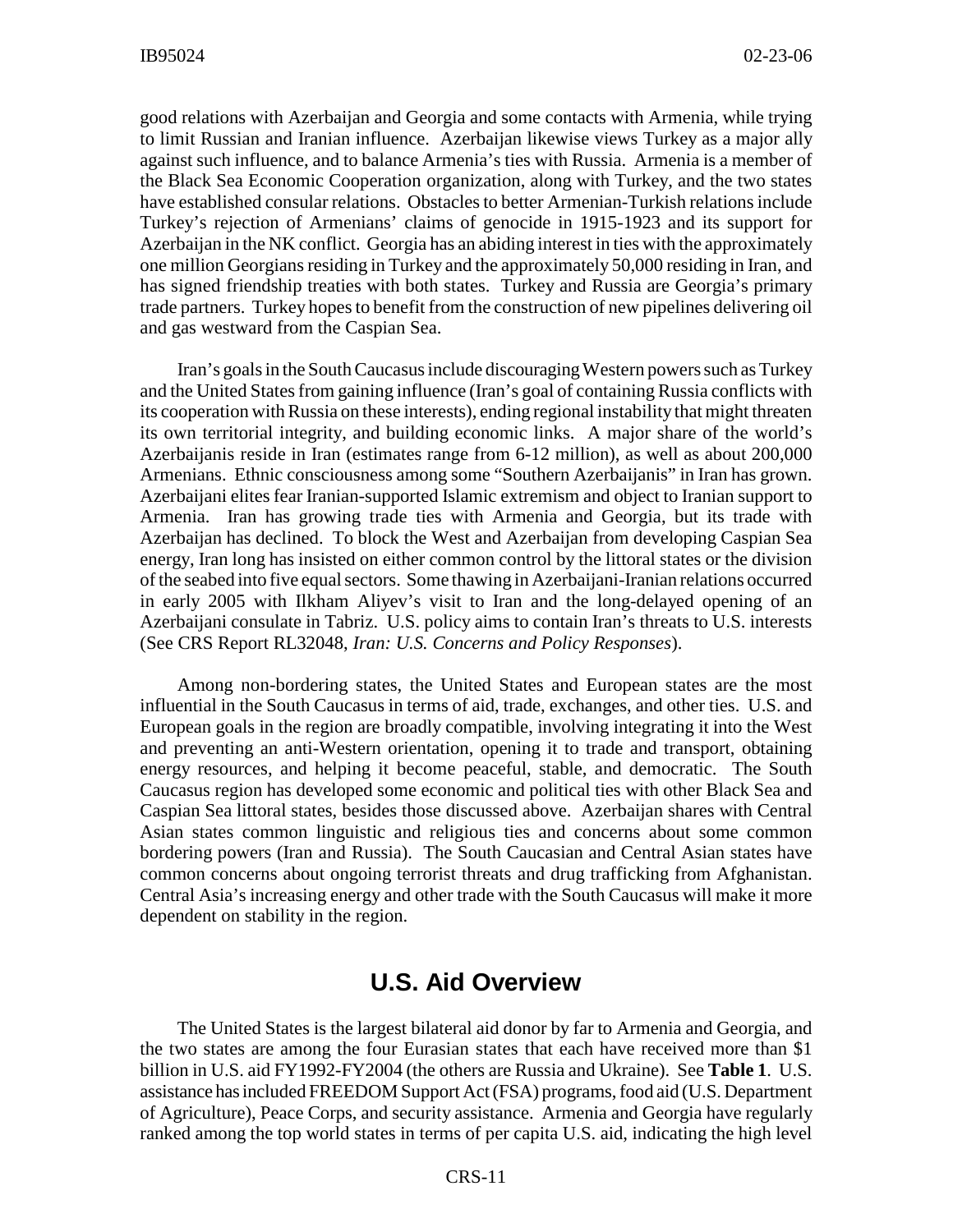of concern within the Administration and Congress. Foreign Operations Appropriations for FY1998 (P.L. 105-118) created a new South Caucasian funding category, which still exists, to emphasize regional peace and development. Besides bilateral aid, the United States contributes to multilateral organizations such as the International Monetary Fund and the World Bank that aid the region. In perspective, cumulative EU aid to the region over 1992- 2004 has totaled about \$1.4 billion. In 2004 the EU invited the South Caucasus states to participate in a "Wider Europe" program of enhanced aid, trade, and political ties. A World Bank/EU-sponsored donor conference that month resulted in over \$1 billion in three-year pledges for development in Georgia (the United States pledged about one-third of the total).

In January 2004, Congress authorized a major new assistance program, the Millennium Challenge Account (Section D of P.L. 108-199). A newly established Millennium Challenge Corporation (MCC) announced in May 2004 that Armenia and Georgia would be among the first states invited to apply for aid. On August 16, 2005, the MCC approved a five-year, \$295.3 million agreement (termed a "compact") with Georgia to improve a road from Javakheti to Samtskhe, repair a gas pipeline, create a small business investment fund, set up agricultural grants, and improve municipal and rural water supply, sanitation, irrigation, roads, and solid waste treatment. Reportedly, no MCC funds have been disbursed yet. On December 19, 2005, the MCC approved a five-year, \$235.65 million compact with Armenia — to bolster rural agriculture through road-building and irrigation and marketing projects — but raised concerns about the November 2005 constitutional referendum. Following assurances by Foreign Minister Oskanyan that Armenia would address democratization shortfalls, the MCC indicated that the compact would be signed.

#### **Table 1. U.S. FY1992-FY2004 and FY2004 Budgeted Foreign Assistance, FY2005 Estimated Aid, and FY2006 Approved Aid** (millions of dollars)

| <b>South Caucasus</b><br>Country | FY1992-FY2004<br><b>Budgeted Aid</b> <sup>a</sup> | <b>FY2004</b><br><b>Budgeted Aid</b> <sup>a</sup> | <b>FY2005</b><br><b>Actual</b> <sup>c</sup> | <b>FY2006</b><br><b>Estimate<sup>c</sup></b> | <b>FY2007</b><br><b>Request<sup>c</sup></b> |
|----------------------------------|---------------------------------------------------|---------------------------------------------------|---------------------------------------------|----------------------------------------------|---------------------------------------------|
| Armenia                          | 1.487.6                                           | 89.39                                             | 86.56                                       | 81.7                                         | 58.14                                       |
| Azerbaijan                       | 500.11                                            | 79.54                                             | 56.31                                       | 47.94                                        | 40.12                                       |
| Georgia                          | 1.409.0                                           | 147.19                                            | 108.91                                      | 86.01                                        | 75.84                                       |
| Total                            | $3,417.7^b$                                       | 333.29                                            | 251.78                                      | 215.65                                       | 174.1                                       |

**Sources:** State Department, Office of the Coordinator for U.S. Assistance to Europe and Eurasia; State Department, *U.S. Government Assistance to and Cooperative Activities with Eurasia: FY2003 Annual Report,* January 2004.

a. FREEDOM Support Act and Agency budgets.

b. Caucasus Regional funds are included in the total.

c. FREEDOM Support Act and other Function 150 funds. Does not include Defense or Energy Department funding, funding for exchanges, or Millennium Challenge Corporation programs in Armenia and Georgia.

## **U.S. Security Assistance**

The United States has provided some security assistance to the region, and bolstered such aid after September 11, 2001, though overall aid amounts to the countries did not increase post-September 11 as they did in regard to the Central Asian "front line" states in the war on terrorists in Afghanistan (see **Table 1**). In testimony to the Senate Armed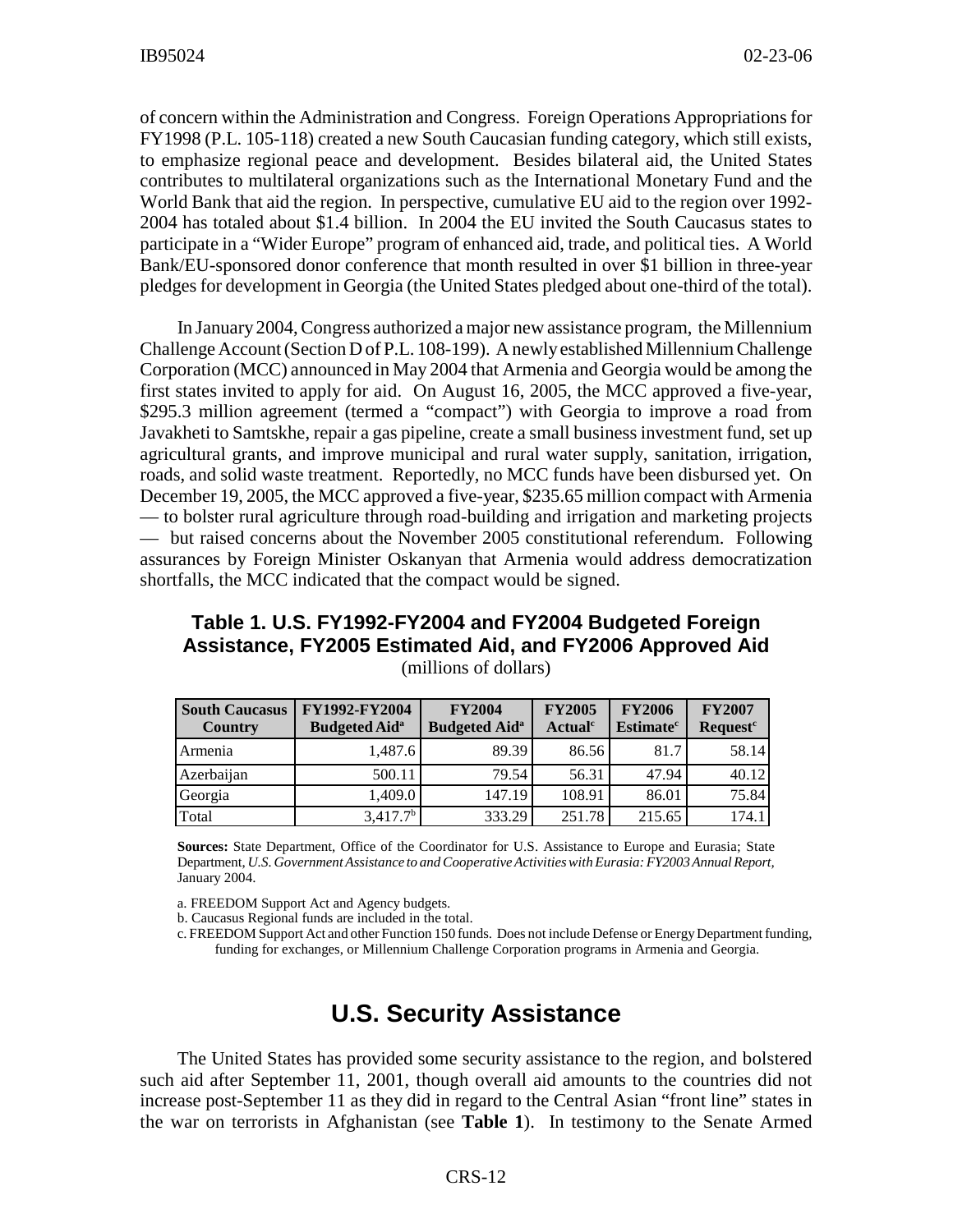Services Committee on March 1, 2005, Gen. James Jones, head of U.S. European Command (EUCOM), stated that "the Caucasus is increasingly important to our interests. Its air corridor has become a crucial lifeline between coalition forces in Afghanistan and our bases in Europe. Caspian oil, carried through the Caucasus, may constitute as much as 25 percent of the world's growth in oil production over the next five years ... This region is a geographical pivot point in the spread of democracy and free market economies to the states of Central and Southwest Asia." (See also CRS Report RL30679, *Armenia, Azerbaijan, and Georgia: Security Issues and Implications for U.S. Interests*, by Jim Nichol.)

EUCOM initiatives in the region include the Sustainment and Stability Operations Program (SSOP) in Georgia, the South Caucasus Clearinghouse, the Caspian Guard program, and the Caspian Hydrocarbons initiative. The 16-month SSOP was launched in early 2005 as a follow-on to the Georgia Train and Equip Program (GTEP; see below). Funded at \$64 million, SSOP is providing training for four battalions (2,000 troops), in part to support U.S. led coalition operations. When completed, the United States will have provided training to a major portion of Georgia's armed forces. However, Georgian media have reported that many of the U.S.-trained troops are not re-enlisting. The Clearinghouse aims to facilitate cooperation by sharing data on security assistance among both donor and recipient countries. Gen. Jones testified that the Caspian Guard program, launched in 2003, enhances and coordinates security assistance provided by U.S. agencies to establish an "integrated airspace, maritime and border control regime" for Azerbaijan and Kazakhstan. The Hydrocarbons initiative provides maritime security and crisis response and consequence management assistance to help the regional states protect their pipelines and other energy transport to the West. The United States acknowledged in September 2005 that it had supplied two maritime surveillance radars to help detect and direct interdiction of illicit weapons of mass destruction and other trafficking in the Caspian Sea. Gen. Charles Wald, deputy head of EUCOM, in November 2004 suggested that the Administration was exploring the establishment of "cooperative security locations" (CSLs) — sites without a full-time U.S. military presence that are used for refueling and short-duration deployments — in Azerbaijan or Georgia. These CSLs could be used for operations in the region or in Afghanistan.

Azerbaijani and Georgian leaders (and Georgia's 2005 Military Strategy report) have stated that they want their countries to join NATO; much greater progress in military reform, however, will be required before they are considered for membership. All three states joined NATO's Partnership for Peace (PFP) in 1994. Troops from Armenia, Azerbaijan, and Georgia serve as peacekeepers in NATO-led operations in Kosovo and the latter two states support NATO-led operations in Afghanistan. There reportedly have been some fistfights and even a murder involving Armenians and Azerbaijanis during PFP activities. NATO cancelled a PFP exercise in Azerbaijan in September 2004, stating that Azerbaijan had violated NATO principles of inclusiveness by refusing to host Armenian forces. The June 2004 NATO summit pledged enhanced attention to the South Caucasian and Central Asian PFP members. A Special Representative of the NATO General Secretary was appointed to encourage democratic civil-military relations, transparency in defense planning and budgeting, and enhanced force inter-operability with NATO.

Until waived, Section 907 had prohibited much U.S. security aid to Azerbaijan, including Foreign Military Financing (FMF), and International Military Education & Training (IMET). By U.S. policy, similar aid had not been provided to Azerbaijan's fellow combatant Armenia. From 1993-2002, both had been on the Munitions List of countries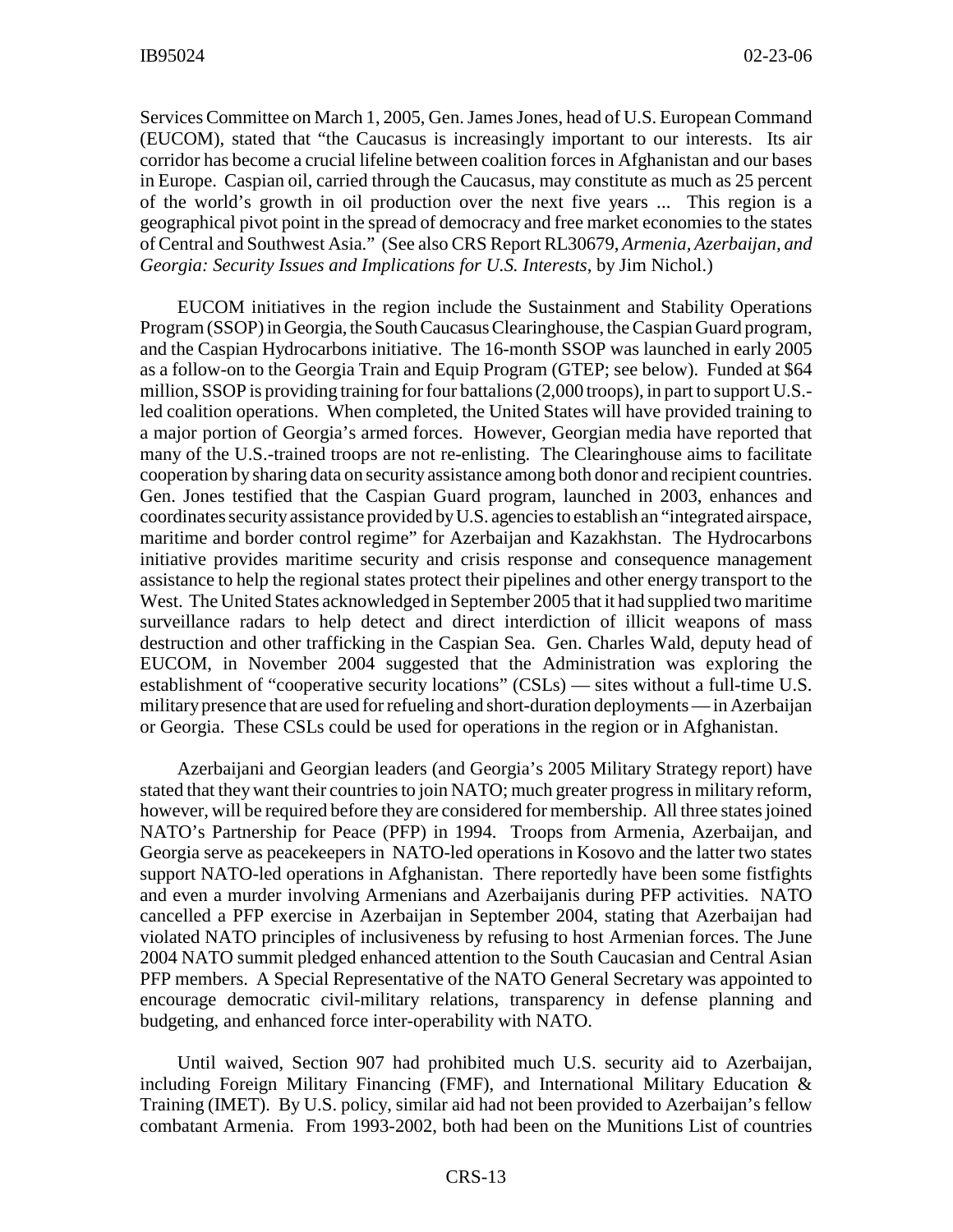ineligible for U.S. arms transfers. Since the waiver provision to Section 907 was enacted, some Members have maintained that the Armenian-Azerbaijani military balance is preserved by providing equal amounts (parity) in IMET and FMF assistance to each country. In FY2005, the conference report (H.Rept. 108-792) on H.R. 4818 (P.L. 108-447; Consolidated Appropriations) directed that FMF funding for Armenia be boosted to match that for Azerbaijan (from \$2 million as requested to \$8 million). The Members appeared to reject the Administration's assurances that the disparate aid would not affect the Armenia-Azerbaijan military balance or undermine peace talks. Apparently in anticipation of similar congressional calls, the Administration's FY2006 foreign aid budget requested equal amounts of FMF as well as IMET for each country. However, the FY2007 budget requests more such aid for Azerbaijan than for Armenia.

A \$64 million Georgia Train and Equip Program (GTEP) was carried out in 2002-2004 that U.S. officials explained would help Georgian military, security, and border forces to combat Chechen, Arab, Afghani, al Qaeda, and other terrorists who allegedly had infiltrated Georgia. Some of these terrorists allegedly had fled U.S.-led coalition operations in Afghanistan, so the GTEP was initially linked to OEF. Other reported U.S. aims include bolstering Georgia's ability to guard its energy pipelines and ensuring internal stability. The program formally ended in April 2004 (see above, SSOP).

## **U.S. Trade and Investment**

The Bush Administration and others maintain that U.S. support for privatization and the creation of free markets directly serve U.S. national interests by opening new markets for U.S. goods and services and sources of energy and minerals. Among U.S. economic links with the region, bilateral trade agreements providing for normal trade relations for products have been signed and entered into force with all three states. Bilateral investment treaties providing national treatment guarantees have entered into force. U.S. investment is highest in Azerbaijan's energy sector, but rampant corruption in the three regional states otherwise has discouraged investors. With U.S. support, in June 2000 Georgia became the second Eurasian state (after Kyrgyzstan) to be admitted to the WTO. The application of Title IV of the Trade Act of 1974, including the Jackson-Vanik amendment, was terminated with respect to Georgia in December 2000, so its products receive permanent nondiscriminatory (normal trade relations or NTR) treatment. Armenia was admitted into WTO in December 2002. The application of Title IV was terminated with respect to Armenia in January 2005. (For further information, see CRS Report 98-545, *The Jackson-Vanik Amendment: A Survey*.)

#### **Energy Resources and U.S. Policy**

The U.S. Energy Department reports estimates of 7-13 billion barrels of proven oil reserves, and estimates of 30 trillion cubic feet of proven natural gas reserves in Azerbaijan (*Country Analysis Brief*, June 2005). U.S. policy goals regarding energy resources in the Central Asian and South Caucasian states have included supporting their sovereignty and ties to the West, supporting U.S. private investment, breaking Russia's monopoly over oil and gas transport routes by encouraging the building of pipelines that do not traverse Russia, promoting Western energy security through diversified suppliers, assisting ally Turkey, and opposing the building of pipelines that transit Iran. These goals are reflected in the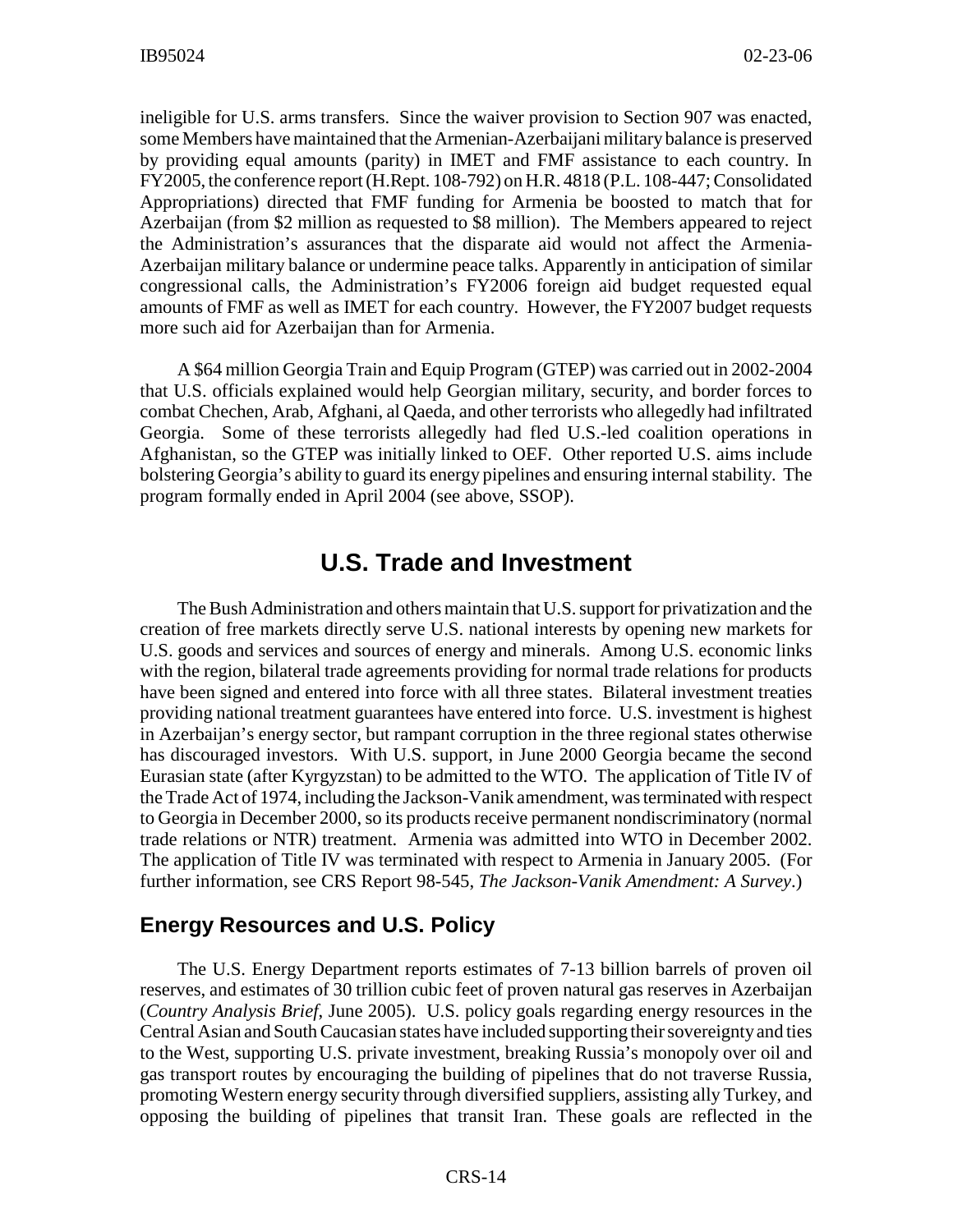Administration's May 2001 *National Energy Policy* report. It recommended that the President direct U.S. agencies to support building the Baku-Tbilisi-Ceyhan (BTC) oil pipeline, expedite use of the pipeline by oil firms operating in Kazakhstan, support constructing a gas pipeline to export Azerbaijani gas, and otherwise encourage the Caspian regional states to facilitate private investment in energy development. Since September 11, 2001, the Administration has emphasized U.S. vulnerability to possible energy supply disruptions and its commitment to Caspian energy development. Critics argue that oil from the Caspian region will amount to less than 4% of world supplies. Senator John Kerry in late July 2005 criticized H.R. 6, the Energy Policy Act (P.L. 109-58), by arguing that it did not address the U.S. over-dependency on foreign oil, which was necessitating U.S. training of security forces "to guard oil facilities around the Caspian Sea."

The Clinton Administration launched a campaign in 1997 stressing the strategic importance of the BTC route as part of an "Eurasian Transport Corridor." In November 1999, Azerbaijan, Georgia, Turkey, and Kazakhstan signed the "Istanbul Protocol" on construction of the 1,040-mile BTC oil pipeline. In August 2002, the BTC Company was formed to construct, own, and operate the oil pipeline. BTC hopes to begin loading tankers at Ceyhan in May 2006. A gas pipeline to Turkey is being built parallel to the oil pipeline. Georgia will receive some of this gas, reducing its reliance on gas from Russia. Deputy Assistant Secretary of State Matt Bryza in early 2006 urged Kazakhstan and Turkmenistan to consider linking up with this gas pipeline. There are objections from some in Armenia about lack of access to these pipelines. Armenia and Iran cooperate on energy production, including on a gas pipeline being built from Armenia to link up with Iran's pipelines.

## LEGISLATION

#### **P.L. 109-102, H.R. 3057**

Foreign Operations Appropriations for FY2006. Conference Report (109-265) agreed to in the House on November 4, 2005 and in the Senate on November 10, 2005. Signed into law on November 14, 2005. Provides for \$75 million in FREEDOM Support Act (FSA) aid to Armenia (\$20 million above the request), \$35 million for Azerbaijan, and \$67 million for Georgia. It calls for \$12 million in FMF for Georgia, and \$5 million each for Armenia and Azerbaijan, and supports \$750,000 in IMET each for Armenia and Azerbaijan. The conferees agree that at least \$3 million in FREEDOM Support funds be provided to address ongoing humanitarian needs in Nagorno-Karabakh.

#### **H.R. 3103 (Schiff)**

To direct the Secretary of State to submit a report outlining the steps taken and plans made by the United States to end Turkey's blockade of Armenia. Introduced June 29, 2005.

#### **H.R. 3361 (Knollenberg)**

To prohibit U.S. assistance to develop or promote any rail connections or railwayrelated connections that traverse or connect Baku, Azerbaijan; Tbilisi, Georgia; and Kars, Turkey, and that specifically exclude cities in Armenia. Introduced July 20, 2005.

#### **H.Con.Res. 195 (Schiff)**

Commemorating the Armenian Genocide of 1915-1923. Introduced June 29, 2005. The Committee on International Relations on September 15, 2005, ordered it to be reported.